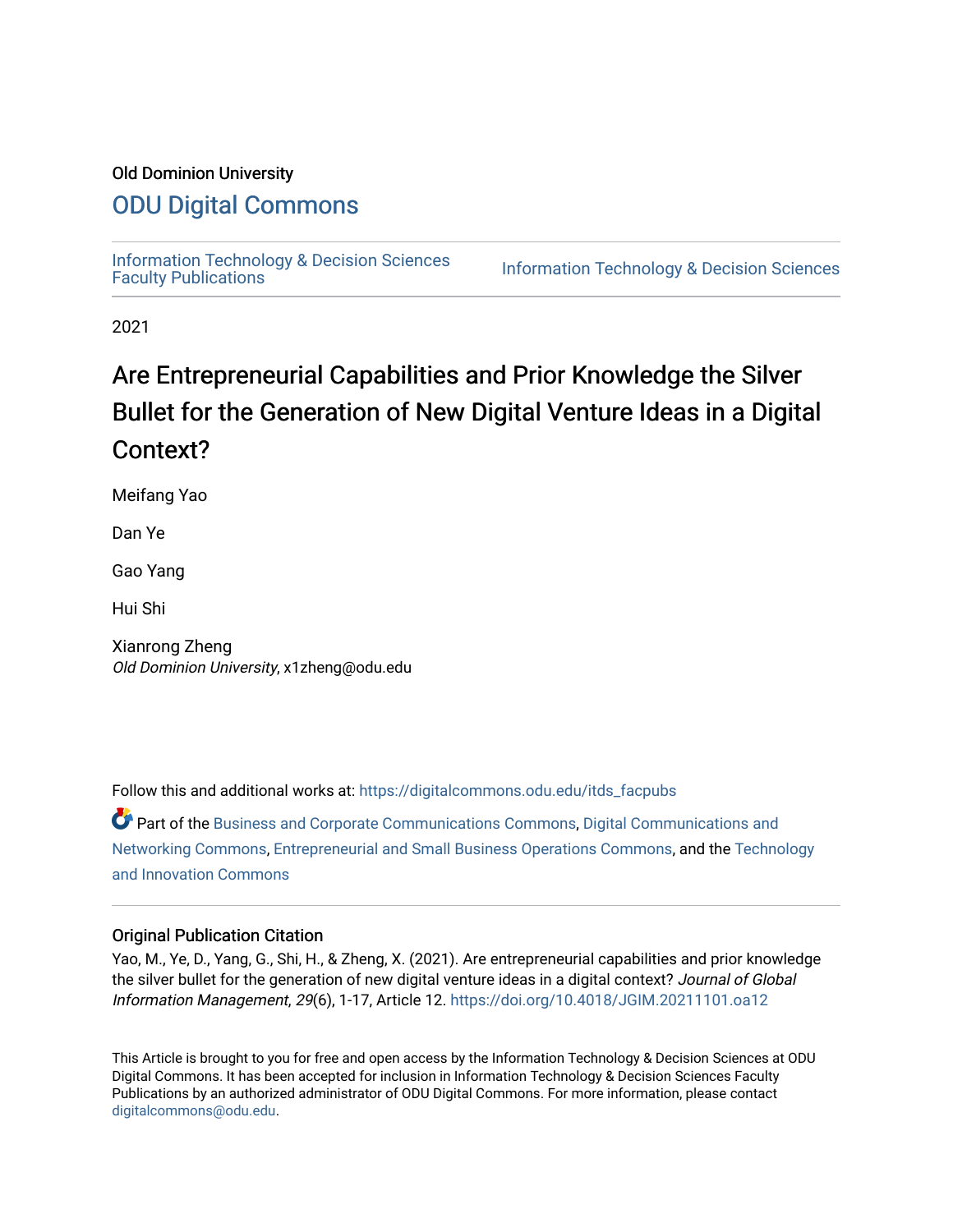# **Are Entrepreneurial Capabilities and Prior Knowledge the Silver Bullet for the Generation of New Digital Venture Ideas in a Digital Context?**

Meifang Yao, School of Management, Jilin University, China Dan Ye, School of Management, Jilin University, China Gao Yang, School of Economics and Management, Dalian University of Technology, China Hui Shi, Computer Information Systems Department, California State Polytechnic University, USA Xianrong Zheng, Old Dominion University, USA **iD**<https://orcid.org/0000-0003-2695-9642>

# **ABSTRACT**

Digital technology has had an important impact on entrepreneurship. It has changed the uncertain nature of the process of new venture idea generation, and it has also brought unprecedented opportunities for the generation of new digital venture ideas. In order to explore how startups can deal with major challenges brought by digital technology and create new digital venture ideas, this paper focuses on micro level entrepreneurial actions and constructs a theoretical model of the relationship among networking capabilities, IT capabilities, prior knowledge, and new digital venture ideas. Furthermore, through the hierarchical linear regression analysis of 278 sample data, the paper finds that in the context of digitalization, both networking capabilities and IT capabilities have a positive impact on the generation of new digital venture ideas. In addition, prior knowledge plays an important role in moderating the relationship between IT capabilities and new digital venture ideas. This paper conducts both theoretical and empirical analysis to explore how startups can build new digital venture ideas in the context of digitalization, which guides small and medium-sized enterprises in responding to new challenges.

#### **Keywords**

IT Capability, Networking Capability, New Digital Venture Ideas, Prior Knowledge

#### **INTRODUCTION**

In recent years, digital technologies featuring hierarchical modular structure (von Briel et al., 2018) and granular structure (Kallinikos et al., 2013), such as mobile computing, cloud computing (Aceto et al., 2020; Gandhi & Singh, 2020; Yang, 2019), social media, 3D printing (Fatma et al., 2020; Haleem & Javaid, 2019), data management analytics (Haenlein et al., 2019; Law & Chung, 2020; Mohanty & Shankar, 2019), have been widely used in all aspects of the entrepreneurial field. These

DOI: 10.4018/JGIM.20211101.oa12

This article published as an Open Access article distributed under the terms of the Creative Commons Attribution License (http://creativecommons.org/licenses/by/4.0/) which permits unrestricted use, distribution, and production in any medium, provided the author of the original work and original publication source are properly credited.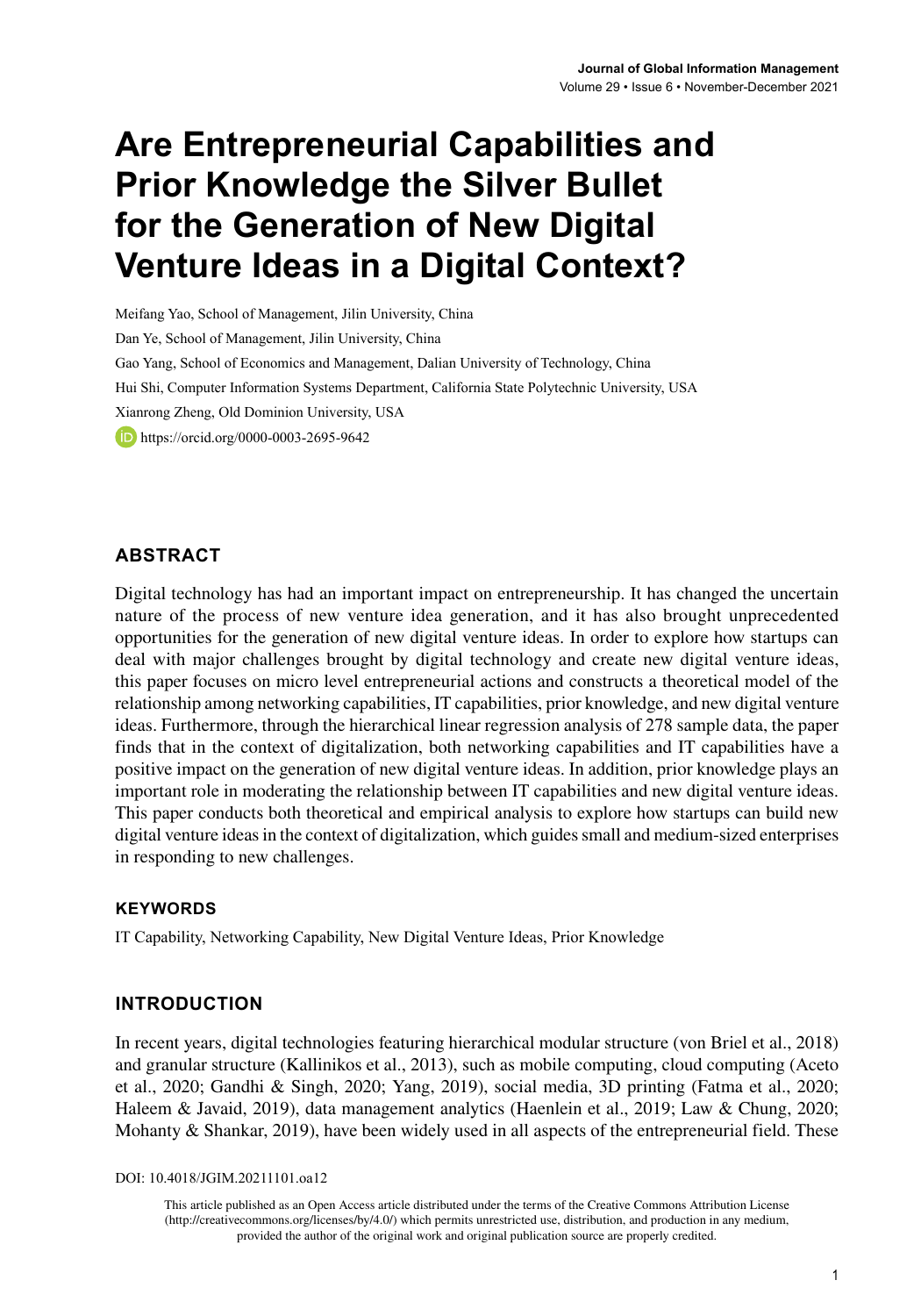digital technologies have changed the inherent uncertainty of the entrepreneurial process and the way to deal with this uncertainty. Similarly, digital technologies have had a significant impact on new venture ideas and the studies on new venture ideas (Chalmers et al., 2019). To the best of our knowledge, if the product/service of new venture ideas rely on digital technologies, then we consider them as new digital venture ideas.

Entrepreneurship creativity, as the key to producing new ideas, shows the direction of entrepreneurship. Given the importance of venture ideas, there should be a solid theoretical foundation for its generation (Lomberg et al., 2017), especially for digital venture ideas. The existing research on digital venture ideas is still in the stage of theoretical concept construction, mainly focusing on the definition of its concepts (von Briel, Recker & Davidsson, 2018) and characteristics (von Briel, Davidsson & Recker, 2018). Although there are some scholars who have initially explored the impact of certain types of digital technologies on venture ideas, such as blockchain (Chalmers et al., 2019) and crowdsourcing platforms (Blohm et al., 2013), these studies mostly explored the general impact of digital technology on digital venture ideas.

As the starting point of the entire entrepreneurial process, it is very important to trace how entrepreneurial ideas are generated (Shepherd, 2015). Therefore, how new entrepreneurial ventures deal with major digital challenges have attracted much attention in entrepreneurial research (von Briel et al., 2018). This article focuses on exploring how companies 1) deal with disruptive challenges brought by digital technology, 2) identify business opportunities from massive amounts of digital information and, 3) spark digital venture ideas.

Entrepreneurial ability is essential to identifying business opportunities. On the one hand, an open digital environment has built a global stakeholder network without the limitations of time and place, making it possible for people with different abilities to participate in the same entrepreneurial activity (Nambisan, 2017). Networking capability refers to the capacity of the new venture to identify, establish, coordinate and develop a variety of relationships with different roles in the market (Adler & Kwon, 2002; Zou et al., 2010). In the digital environment, with support of digital technologies, it is important to build social relationships among entrepreneurs across regions and industries and to build digital social capital, which facilitates obtaining information about business opportunities and resources necessary to form digital venture ideas. On the other hand, IT capabilities, including information management capabilities (Simsek et al., 2009), information processing capabilities (Stevenson & Jarillo, 1990), knowledge capabilities (Stoel & Muhanna, 2009) and cross-channel capabilities (Stopford & Baden-Fuller, 1994), are capabilities for entrepreneurs to obtain information related to business opportunities in a digital environment. In summary, networking capabilities and IT capabilities are both beneficial for sparking digital venture ideas.

In addition to obtaining information related to business opportunities, entrepreneurial cognition also has an important impact on venture ideas (Shepherd, 2015). In the digital environment, prior knowledge (Davenport & Prusak, 1998) can be used to interpret the value of information (Gaglio  $\&$ Winter, 2009; Hajizadeh & Zali, 2016). In the digital environment, it is easier for start-ups with rich prior knowledge to accurately identify the value of potential information in massive amounts of digital information. Therefore, prior knowledge helps to improve the efficiency of business opportunity identification and has an impact on creating digital venture ideas.

With focus on micro level entrepreneurial actions, this paper explores the impacts of networking capabilities and IT capabilities on creating digital entrepreneurial creativity and analyzes how does prior knowledge affects the process of digital venture idea generation. Here is the structure of this paper: first, we construct a theoretical model of the relationship among networking capabilities, IT capabilities, prior knowledge and new digital venture ideas; Second, we put forward the research hypothesis; Third, we conduct an empirical analysis of 278 sample data by using a hierarchical linear regression method. The results verify that, with digital technologies as an external enabler to spark and create digital venture ideas, the networking capabilities and IT capabilities make a positive contribution and play a key role; Fourth, we analyze the impacts of prior knowledge on digital venture ideas as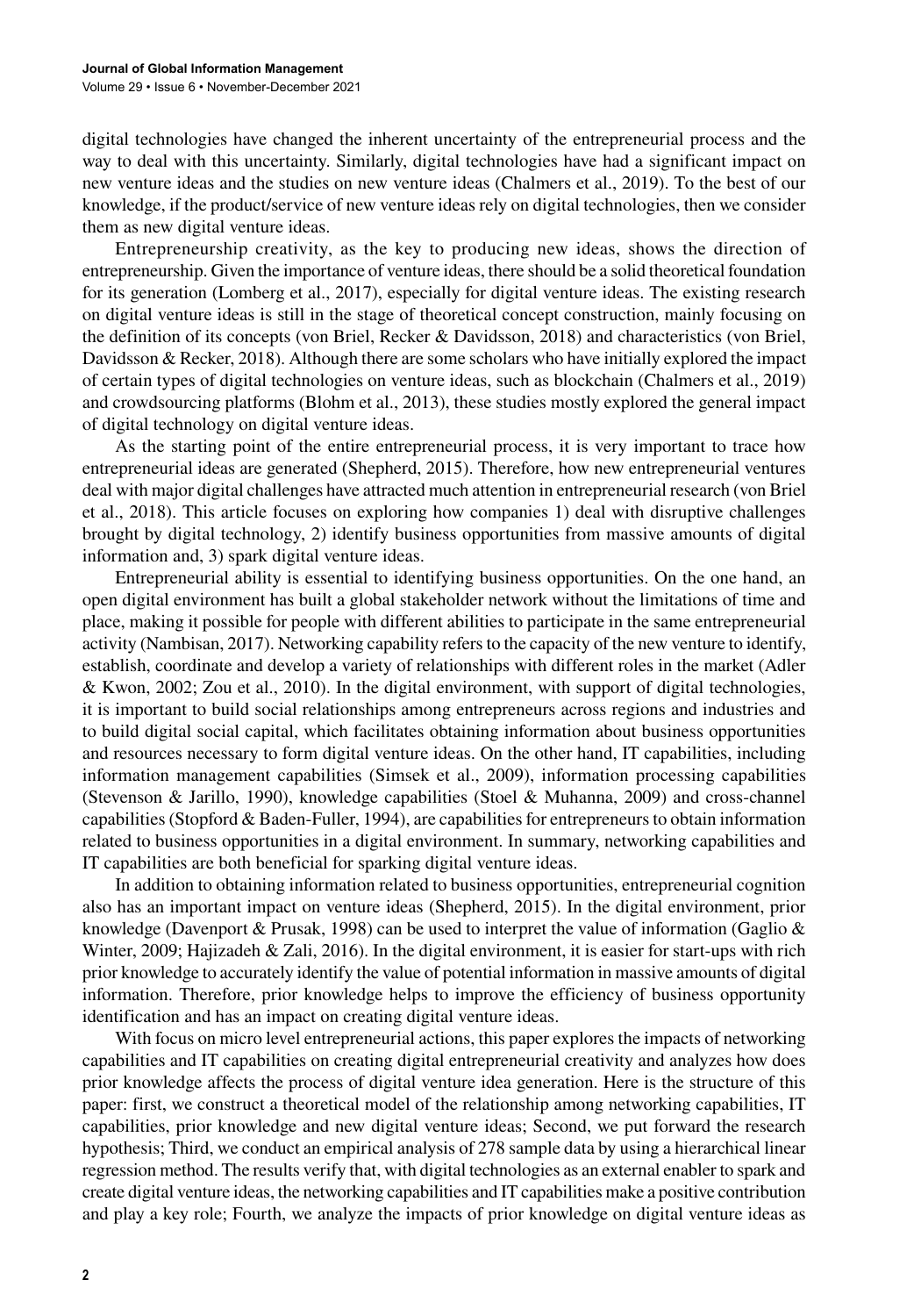well. This research not only explores how digital venture ideas are created (von Briel et al., 2018), but also provides important guidance for new startups within digital entrepreneurial environment.

# **THEORETICAL BACKGROUND AND RESEARCH HYPOTHESIS**

#### **NEW DIGITAL VENTURE IDEAS**

New venture ideas are "imaginary combinations of product/service offerings; potential markets or users, and means of bringing these offerings into existence" (Davidsson, 2015). It is a preliminary insight presentation of potential entrepreneurial content in the future (Vogel, 2017), which outlines a blueprint and points out directions for the future. If the expected product/service of new venture ideas relies on digital technology, then the venture ideas are digital. In another word, new digital venture ideas either use digital technologies or are driven by these technologies (von Briel et al., 2018).

Digital technologies are editable, distributable and open (Ekbia, 2009; Kallinikos et al., 2013). Editability refers to the characteristic that digital products can be continuously modified and updated. Distributedness refers to the characteristic that digital products can be transmitted across resources and institutions. Openness refers to the accessibility of digital technologies. These characteristics of digital technologies have a huge impact on development and utilization of new digital venture ideas (Kallinikos et al., 2013; Nambisan, 2017). With more developed digital products, the editability, distributiveness and openness of digital technology or products make it possible to combine projects, processes, and programs, such as the combination of software, software components, and crossplatform production systems (Yoo et al., 2010).

Because of the characteristics of digital technology, the boundary of new digital venture idea participants and creating process becomes blurred (von Briel et al., 2018). In the new entrepreneurial environment, how can entrepreneurial organizations deal with uncertain challenges and capture business opportunities to form new digital venture ideas? The following sections will conduct an indepth analysis from the micro level entrepreneurial action perspective and construct the theoretical model of this paper, which shows in figure 1.

# **RESEARCH HYPOTHESIS**

#### **NETWORKING CAPABILITIES AND NEW DIGITAL VENTURE IDEAS**

The start and growth of new ventures not only rely on internal resources and capabilities, but also need to continuously develop new relationships with different roles in the market to obtain external knowledge and business information (Zou et al., 2010). Especially in the initial stage of entrepreneurship, collecting a large amount of external information is crucial for entrepreneurs to make decisions about entrepreneurial vision. The process of collecting information relies on the entrepreneur's social capital (Hills et al., 1997), and networking capabilities are key capabilities for entrepreneurs to build social relationships. As a special type of non-transferable resource, networking capabilities can improve the efficiency and effectiveness of an enterprise's access to external resources (Eisenhardt & Martin, 2000; Teece et al., 1997; Covin et al., 2000), especially information resources. Therefore, networking capabilities help companies complete their entrepreneurial decisions in the initial stage of entrepreneurship by acquiring external information resources and improving the conversion efficiency of resource value, and new venture ideas is one of the important decisions at this stage.

The digital technologies that support the new digital venture ideas and the expected products are open and distributable, which makes cross-institutional acquisition of digital technologies possible (Kallinikos et al., 2013; Wang et al., 2007; Yoo et al., 2010). The massive and easily accessible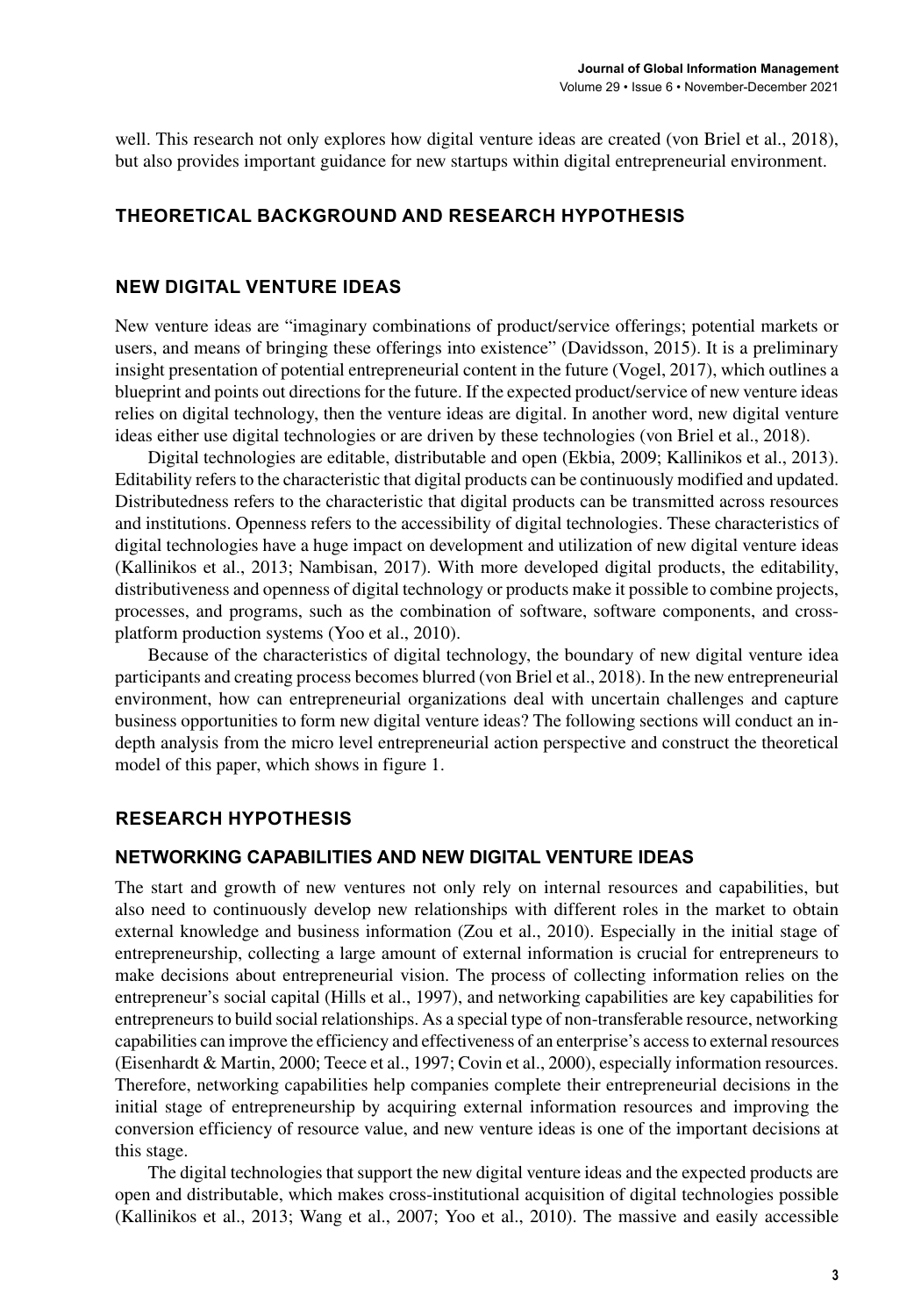information brought by the open source community has a huge impact on the entrepreneurial process. As core capabilities in the innovation process, networking capabilities are used to establish and manage social relationships through coordination, partner information, and internal communication, which is conducive to the development of cross-organizational border activities (Walter et al., 2006). In addition, networking capabilities can also promote technological innovation (Ritter & Gemünden, 2004) and strengthen the company's understanding of customer needs to match entrepreneurial creativity with market needs (Walter et al., 2006), which is important for realizing the business value of new venture ideas. Therefore, networking capabilities are an important tool for start-ups to acquire resources and identify business opportunities (Burt, 1997; Hitt & Ireland, 2000). Furthermore, in the digital environment, entrepreneurs can also use the coordination of networking capabilities to build social relationships across fields, search for required digital information or human resources, and use digital technology in the process of generating new digital venture ideas with technology partners. Based on the previous description, this article proposes:

H1: In the context of digitalization, networking capabilities have a positive effect on the formation of new digital venture ideas.

# **IT CAPABILITIES AND NEW DIGITAL VENTURE IDEAS**

In the digital environment of innovation and information sharing, IT capabilities refers to ability to manage, integrate, and coordinate IT resources (IT infrastructure, IT human resources, IT business experience, etc.) (Bharadwaj, 2000) and other resources for value creation and upgrading (Lu & Ramamurthy, 2011). IT capabilities is a core competitive advantage in the digital era (Wade & Hulland, 2004). Especially for start-ups, product/service differentiation and cost advantages brought by IT capabilities provide huge potential for start-ups to enter the market for the first time. In addition, IT capabilities also have a significant positive effect on IT technology-based ventures (Zhang & Sarker, 2008), which is essential for identifying business opportunities in the digital environment (Shane  $\&$ Venkataraman, 2000) and generating new venture ideas. Specifically, IT capabilities can be divided into three sub-dimensions: IT infrastructure capability, IT proactive stance, and IT business spanning capability (Lu & Ramamurthy, 2011).

Firstly, IT infrastructure capability reflects the company's ability to manage data and architecture, network communication services and application programs (Ross et al., 1996; Weill et al., 2002). Digitalization has changed ways of social interaction, and users share information online (Greenstein et al., 2013). The IT infrastructure capability can monitor market trends and consumer behavior (Mithas et al., 2005). With IT infrastructure capability, companies can capture product/service information on digital platforms and identify customer needs in a timely and low-cost manner via effective digital communication (Greenstein et al., 2013). In addition, IT infrastructure capability can also collaborate with external business units to explore opportunities, which is critical to technological innovation and formation of new venture ideas (Bharadwaj, 2000).

Secondly, IT business spanning capability is a management capability that anticipates and utilizes IT resources to support and strengthen business goals (Bharadwaj, 2000; Ross et al., 1996; Wade & Hulland, 2004). On the one hand, IT business spanning capability enhances business partnership and corporation by integrating IT functions and other functions within the enterprise. In the digital environment, the intersection of IT capabilities and other professional fields helps to integrate information flow, capital flow, and other resources (Rai et al., 2006), in particular, the integration of multiple areas/information from different business departments helps to stimulate new venture ideas (Mumford et al., 1996); On the other hand, as a predictive ability, IT business spanning capability can also predict future technological changes and directions, and then adapt to these changes through construction network platforms (Wade & Hulland, 2004). Organizations with this ability can predict the direction of future technology development, which will help to match new digital venture ideas with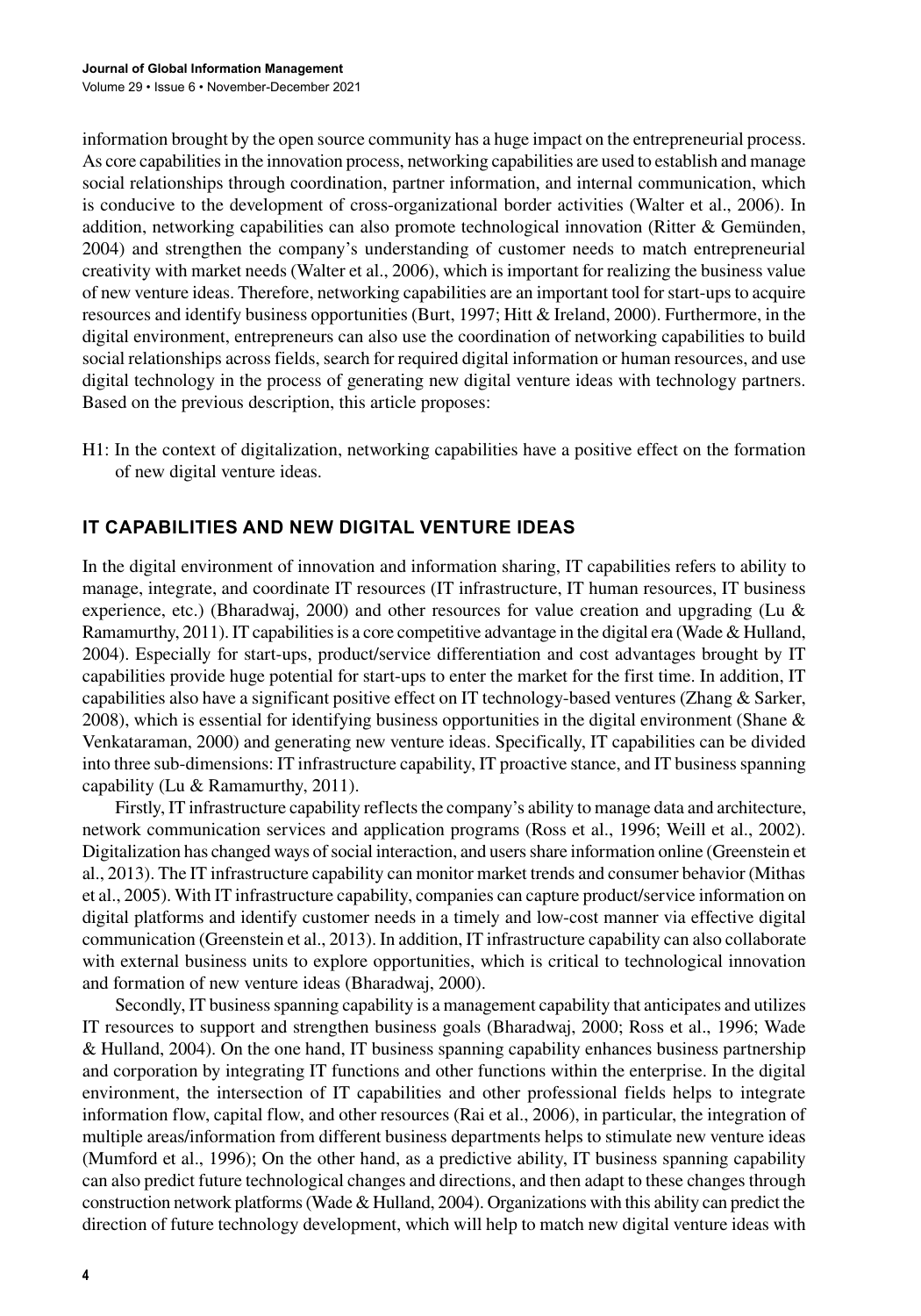market needs. In addition, IT business spanning capability can also coordinate IT-related resources, skills, and knowledge to help companies to achieve the expected business goals of new venture ideas (Stoel & Muhanna, 2009). In summary, in the digital environment, IT business spanning capability has great effect on generating new digital venture ideas.

Lastly, IT proactive stance is the ability to actively search for new methods to achieve IT innovation, or use existing IT resources to create business opportunities (Weill et al., 2002). Organizations with this ability are always looking for new ways to use and develop IT resources to create business opportunities (Schumpeter, 2017; Drucker, 2014). New venture idea is a subjective construction of entrepreneurial opportunities, which is considered as a key driver of entrepreneurial action (Alvarez & Barney, 2001; Bergmann, 2017; Kornish & Ulrich, 2011). Therefore, IT proactive stance helps to generate new digital venture ideas in the digital environment. In summary, this article proposes:

*H2: IT capabilities (IT infrastructure capability, IT proactive stance, IT business spanning capability) have a positive effect on the generation of new digital venture ideas.*

# **THE MODERATING EFFECT OF PRIOR KNOWLEDGE**

As an important human capital, prior knowledge, such as prior knowledge of industry (Shane & Venkataraman, 2000), market and customer issues, can help firms recognize and exploit opportunities (Marvel & Lumpkin, 2007). Particularly, as a combination of experience, market information, and knowledge of customer problems (Davenport & Prusak, 1998), prior knowledge plays an important role in the initial stage of entrepreneurship (Shepherd & Patzelt, 2018). In the initial preparation stage of the process of finding and discovering opportunities (Fiet, 2007), prior knowledge is used as a schema for individuals to interpret information (Gaglio & Winter, 2009). Prior knowledge affects the search and association of new information, guides the exploration of valuable information and new opportunities and furtherly affects decision making (Hajizadeh & Zali, 2016). Therefore, prior knowledge has an important role in the initial stage of entrepreneurship.

# **PRIOR KNOWLEDGE, NETWORKING ABILITY, NEW DIGITAL VENTURE IDEAS**

All types of entrepreneurship are based on resource development and building new capabilities to seek opportunities (Stopford & Baden-Fuller, 1994). Networking capability, as an important ability for entrepreneurs to build social relationships, is an important means for them to join the external network. In the digital entrepreneurial environment, enterprises or entrepreneurs cannot be considered as independent roles (Zaheer et al., 2010), and their entrepreneurial activities involve a global network of stakeholders. In this digital environment, information technology has a great impact on networking capability (Zhang et al., 2009). Information technology can help individuals or organizations build new social relationships without limitations of time and place, which is essential for capturing resources and opportunities. Therefore, prior knowledge of information technology plays a crucial role in enhancing entrepreneurs' networking ability to build social relationships in global value chains. Furthermore, prior knowledge also helps to identify opportunities in this collaborative network relationship (McGrath & OToole, 2013). Prior knowledge about market and customer problems helps to identify more innovative opportunities (Hajizadeh & Zali, 2016), which has a positive impact on the formation of new digital venture ideas. In the digital environment, there is a huge amount of information in external networks. With huge amount of digital information, how to identify and use valuable information is important for the generation of new digital venture ideas. Prior knowledge, as a combination of experience, market information, and knowledge of customer problems (Davenport & Prusak, 1998), plays an active guiding role in the process of capturing information in external networks based on network capabilities. Therefore, in the context of digitalization, the combination of high-quality prior knowledge and networking capabilities for acquisition of social capital is more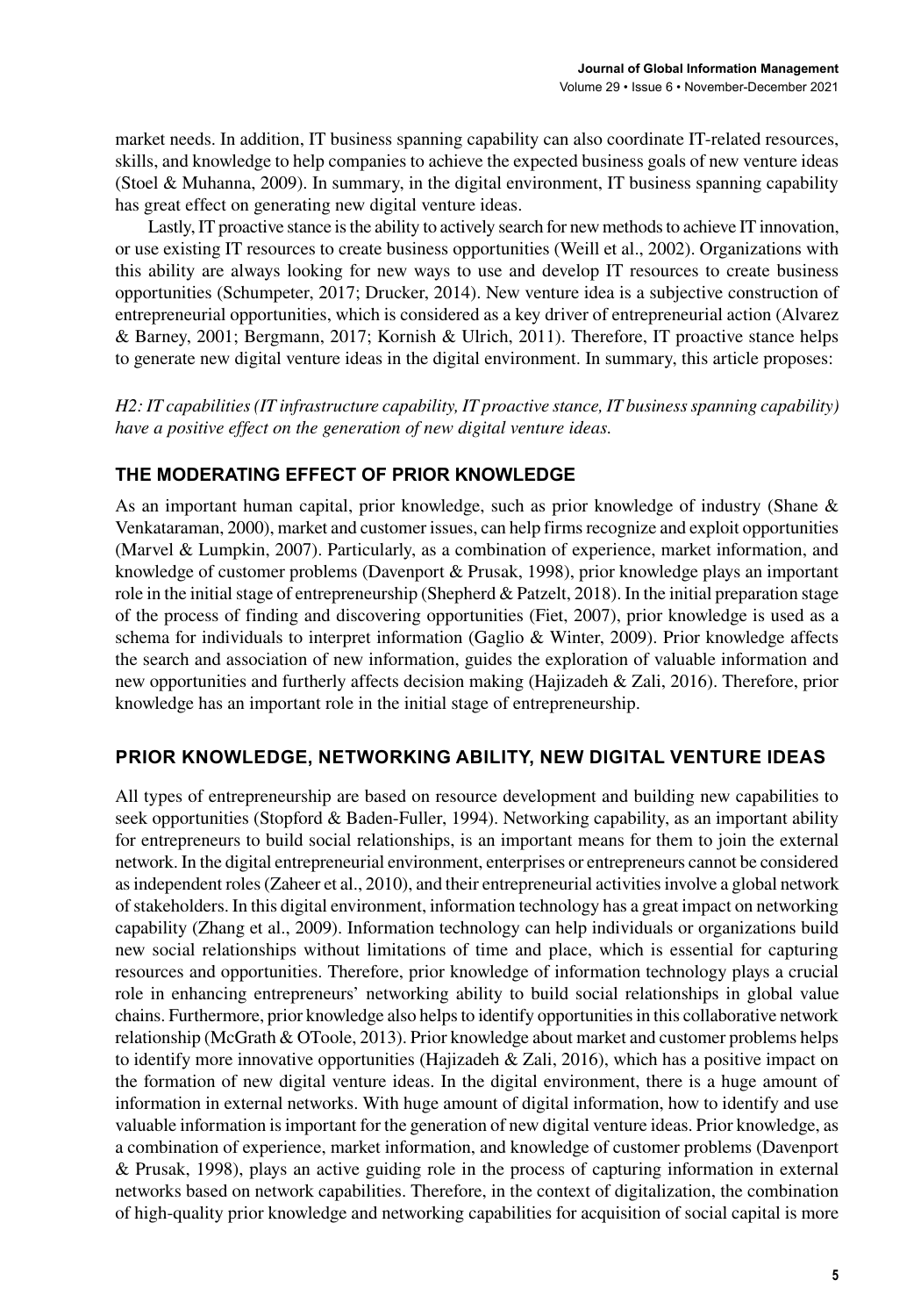Volume 29 • Issue 6 • November-December 2021

#### **Figure 1. Theoretical Framework**



beneficial to the generation of new digital venture ideas (Gish et al., 2019). In conclusion, this article believes that:

H3: Prior knowledge has a positive moderating effect on the relationship between networking capabilities and new digital venture ideas.

# **PRIOR KNOWLEDGE, IT CAPABILITIES, NEW DIGITAL VENTURE IDEAS**

Shepherd and DeTienne (2005) believe that individuals with prior knowledge can effectively find and use the value of existing information, so they can identify more business opportunities. Prior knowledge about technology and markets is considered one of the prerequisites for identifying entrepreneurial opportunities (Marvel & Lumpkin, 2007). Other types of prior knowledge, such as industry experience, education, etc., help to analyze and use newly acquired information (Grégoire et al., 2010), and play an important role in matching technologies and market demand. In particular, prior knowledge about customer problems, market, and technical capabilities can facilitate the formation of new venture ideas and the marketization of these ideas (Amabile, 1999). Therefore, the prior knowledge in other professional fields can promote the commercialization of technical resources with IT capabilities, which plays an important role in the formation of new digital venture ideas with market potential.

H4: Prior knowledge has a positive moderating effect on the relationship between IT capabilities and new digital venture ideas.

#### **RESEARCH METHODS**

#### **RESEARCH DESIGN AND DATA COLLECTION**

The collection of sample data in this study uses both offline and online methods. These samples are randomly distributed in different regions of China and have different entrepreneurial experiences. There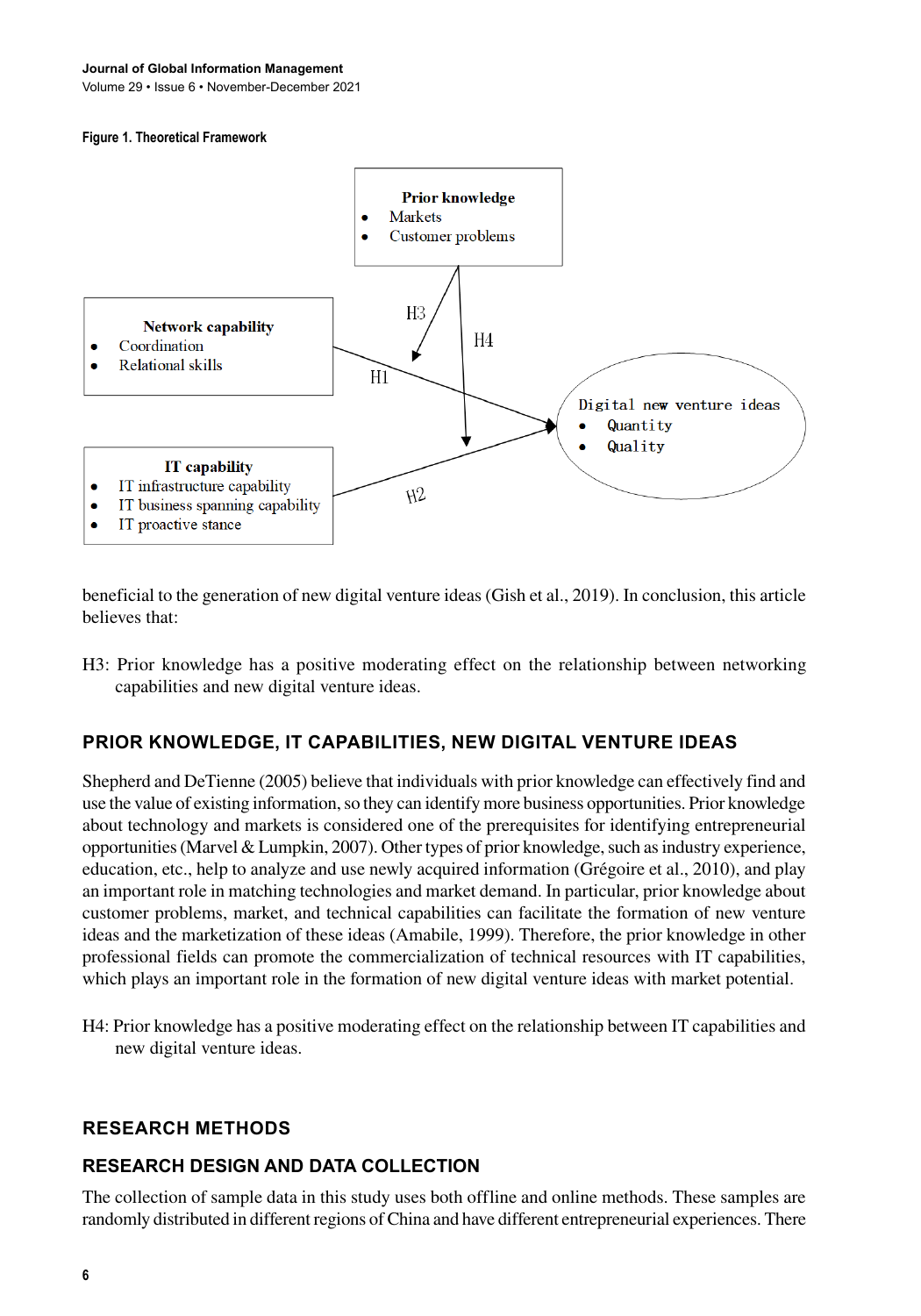are three main sources of data: 1) surveying alumni who work in a startup company using researchers' alumni network; 2) conducting filed surveys in different locations: Harbin, Changchun, Shenyang, and Dalian; 3) conducting online surveys in Beijing, Zhengzhou, Zhejiang, and Shenzhen, and communicating with corporate survey participants mainly through telephone and email. We distributed a total of 457 questionnaires and get 390 responses. After screening, 278 valid questionnaires were finally obtained. The total effective rate of the questionnaires was 71.28%. Among them, 61.2% of the participants were male, 50.7% were under 30 years old, 23.7% were 30-34 years old, 12.6% were 35-39 years old, 7.2% were 40-45 years old, and 5.8% were over 45 years old. In addition, all participants have at least college education (3.6% were junior colleges, 35.3% were undergraduates, 47.1% were masters, and 14% were doctors), and have different entrepreneurial experience (0 time accounted for 66.9%, 1 time accounted for 20.9%, 2 times accounted for 6.8%, 3 times or more accounted for 5.4%).

Looking for entrepreneurs to review the previous process of new digital venture ideas faces many methodological challenges (Kier & McMullen, 2018), such as retrospective bias (Aaker et al., 2008), attribute bias (Fiske & Taylor, 1991), and self-reporting bias (Sandberg & Hofer, 1987). Therefore, in order to avoid bias, we adopted a quasi-experimental method (Corbett, 2007; Mueller & Shepherd, 2014). During the research process, participants were asked to generate new digital venture ideas based on a single basic digital technology (Kier & McMullen, 2018). The digital technology used in this article is facial recognition technology. Participants were required to put forward as many entrepreneurial ideas as possible based on the description of the technology in the questionnaire. Participants were informed "There is no right or wrong answer to any question. All answers are only used for academic research, please answer honestly." Drawing on the research of Kier & McMullen (2018) and von Briel et al. (2018), this paper divides new digital venture ideas into two sub-dimensions, the quantity of new digital venture ideas and the quality of new digital venture ideas. After the survey, we invited two experts in the field to independently rate the number of new digital venture ideas (Kier & McMullen, 2018). This rating is used to measure the quantity of new digital venture idea. In addition, after participants put forward some digital venture ideas, we asked them to choose the best venture idea and briefly describe it. Then we asked two experts in the entrepreneurial field to independently rate the originality (Gielnik et al., 2012) and the practicality (Poetz & Schreier, 2012) of this venture idea. The ratings of originality and practicality are used to measure the quality of new digital venture idea. The measure of originality ranges from 1 (boring business idea) to 5 (surprising business idea). The measure of practicality ranges from 1 (low feasibility) to 5 (high feasibility). This paper uses intra-class correlation coefficients to measure the reliability of the quality about new digital venture ideas (Grégoire et al., 2015; Mueller & Shepherd, 2014). The consistency is strong when ICC is between 0.6-0.8 (Fleiss & Cohen, 2016). In this paper, the ICC of the originality and practicality of the new digital venture idea is 0.683, and the Cronbach Alpha is 0.811, indicating that the quality of the new digital venture idea has good reliability.

There may be common method biases in the research process, which can easily lead to that a single factor explains most of the variance (Podsakoff & Organ, 1986) and will eventually make the research conclusions unstable. For this reason, the Harman single factor method is used to solve this problem, that is, to do a factor analysis of the entire questionnaire. Without rotation, the first factor explains the variance of 39.705, and there is no single factor explaining most of the variance. So, the common method variance problem has little impact on subsequent analysis. In addition, when the answers to valid questionnaires and invalid questionnaires are biased, nonresponse bias problems will occur (Lambert & Harrington, 1990). Thus, we conducted t-tests on 278 valid questionnaires and 112 invalid questionnaires, and all t values showed non-significance (p>0.05).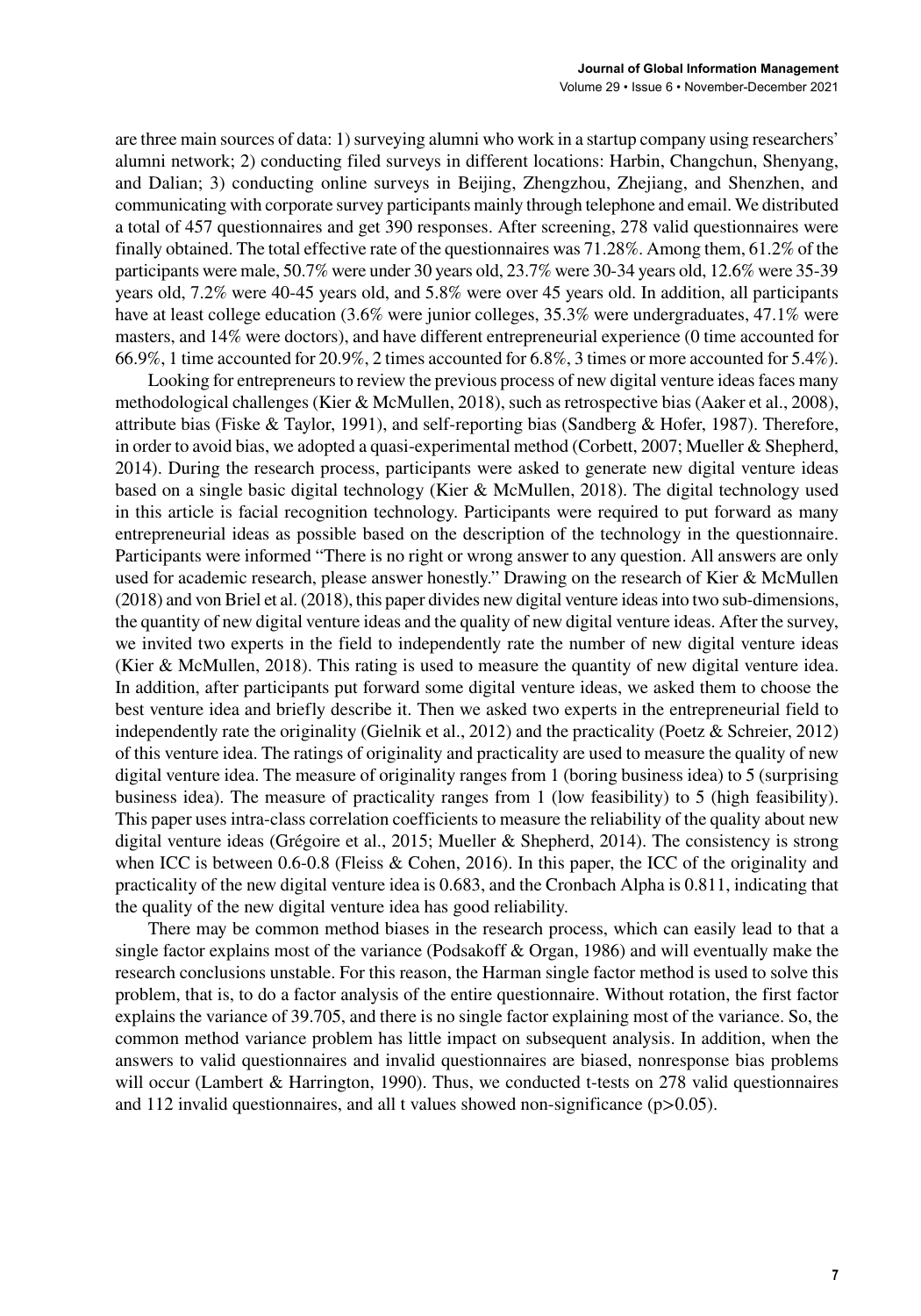# **VARIABLE MEASUREMENT**

# **NETWORKING CAPABILITY**

We measure networking capability by using two dimensions: relational skills and internal communication (Walter et al., 2006). Each dimension includes 3 measure indicators. Because the goal of this paper is to analyze the impact of networking capability on new digital venture ideas, the 6 indicators are directly used to measure the networking capability. Each indicator has a 5-point scale (from 1 "completely dissatisfied" to 5 "fully satisfied").

# **IT CAPABILITIES**

We measure IT capabilities by using three sub-dimensions: IT infrastructure capability, IT proactive stance, and IT business spanning capability (Lu & Ramamurthy, 2011). IT infrastructure capability and IT proactive stance are measured using 3 indicators respectively. IT business spanning capability is measured using 4 indicators. Because the goal of this paper is to analyze the impact of IT capabilities on new digital venture ideas, all 10 indicators are used directly to measure IT capabilities. Each indicator has a 5-point scale (from 1 "poorer than most" to 5 "superior to most").

# **PROPR KNOWLEDGE**

Prior knowledge is measured using two sub-dimensions: prior knowledge of ways to serve markets and prior knowledge of customer problems (Marvel & Lumpkin, 2007). Prior knowledge of ways to serve markets is measured using 4 indicators. Prior knowledge of customer problems is measured using 3 indicators. Because the goal of this paper is to analyze the impact of prior knowledge on new digital venture ideas, all 7 indicators are directly used to measure prior knowledge. Each indicator has a 5-point scale (from 1 "completely dissatisfied" to 5 "fully satisfied").

# **CONTROL VARIABLES**

Bernerth & Aguinis (2016) and Kier & Mcmullen (2018) believe that adding control variables to the model can effectively control the impact of endogenous factors on dependent variables. Entrepreneurial experience (Westhead, 1995), age (Cressy & Storey, 1995), and education background (Davidsson & Honig, 2003) are important human capitals, which have an important influence on the entrepreneurial process (Davidsson & Honig, 2003; Wiklund & Shepherd, 2008). So, we set those as control variables. In addition, we also controlled the influence of gender, with code 0 representing males and code 1 representing females.

This paper uses exploratory factor analysis to evaluate the validity of the scale. The results are shown in Table 1. The results show that the CR values of all variables are greater than 0.7, and the AVE of factors are greater than 0.5, indicating that the validity of the entire scale is good. In addition, the Cronbach  $\alpha$  of all variables are greater than 0.7, it shows good reliability and validity of the scale.

# **RESULTS**

Before hypothesis testing, a preliminary test of the pairwise correlation of variables is required. The results are shown in Table 2. The correlation coefficient results show that all variables have different degrees of correlation, and the correlation coefficients are all less than the critical value of 0.7. The research variables of network ability, IT ability and prior knowledge are significantly positively correlated with new digital venture ideas.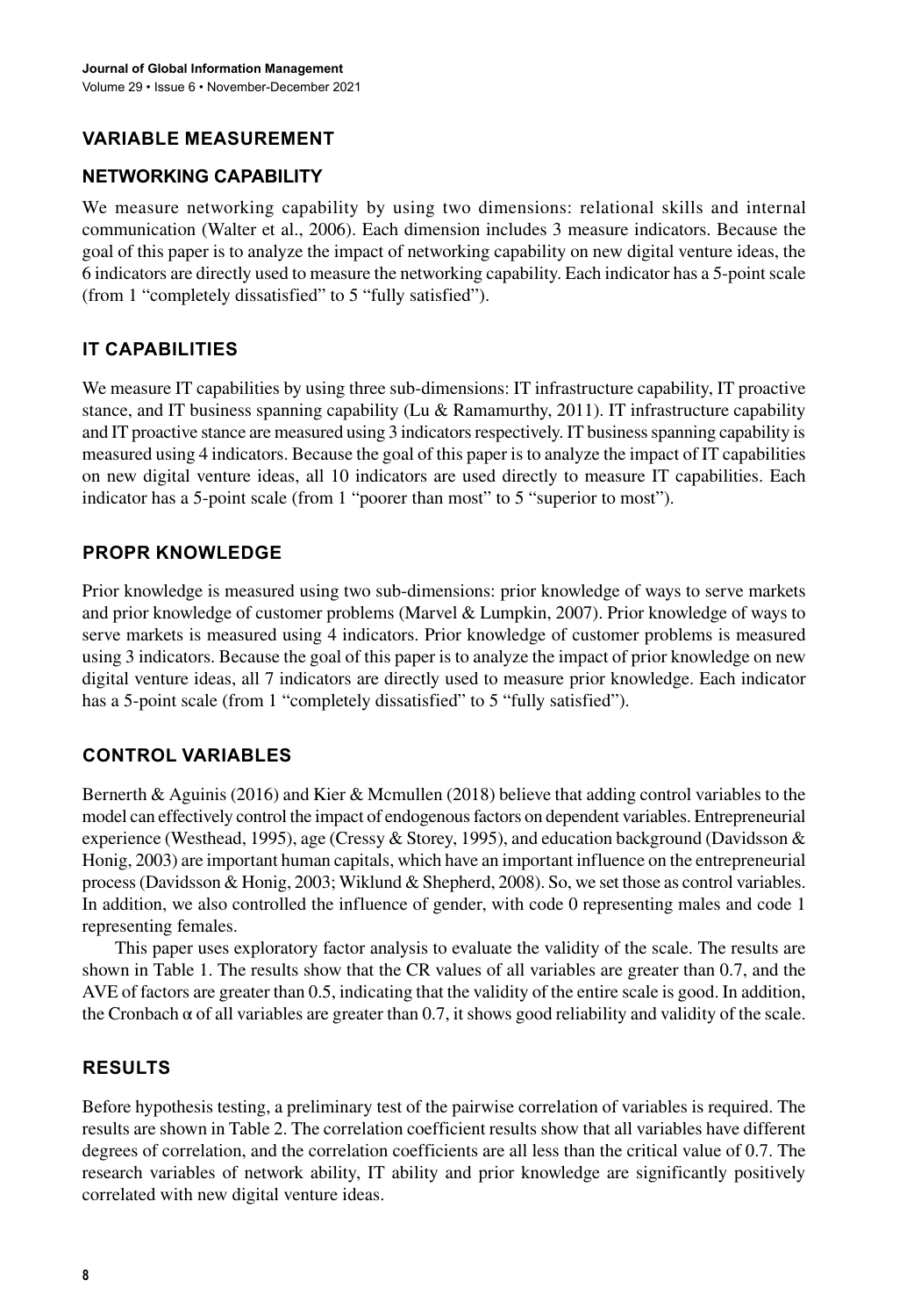Volume 29 • Issue 6 • November-December 2021

| Construct             | Item                                                                                                                                                                                                                                                                                                                                                                                                                                                                                                                                                                                                                                                                                                                                                                                                                                                                                                                                                                        | <b>Factor</b><br>loading                                                               | <b>AVE</b> | CR    | <b>Cronbach</b><br>$\alpha$ |
|-----------------------|-----------------------------------------------------------------------------------------------------------------------------------------------------------------------------------------------------------------------------------------------------------------------------------------------------------------------------------------------------------------------------------------------------------------------------------------------------------------------------------------------------------------------------------------------------------------------------------------------------------------------------------------------------------------------------------------------------------------------------------------------------------------------------------------------------------------------------------------------------------------------------------------------------------------------------------------------------------------------------|----------------------------------------------------------------------------------------|------------|-------|-----------------------------|
| Network<br>capability | 1. We can put ourselves in our partners' position.<br>2. We can deal flexibly with our partners.<br>3. We almost always solve problems constructively with our partners.<br>4. In our organization communication is often across projects and subject areas.<br>5. In our organization managers and employees do give intensive feedback on each other.<br>6. In our organization information is often spontaneously exchanged.                                                                                                                                                                                                                                                                                                                                                                                                                                                                                                                                             | 0.648<br>0.727<br>0.736<br>0.667<br>0.757<br>0.730                                     | 0.506      | 0.860 | 0.833                       |
| IT capability         | 1. Data management services & architectures (e.g., databases, data availability, storage, accessibility, sharing<br>etc.).<br>2. Application portfolio & $s =$ =ervices (e.g., ERP, ASP, reusable software modules/components, emerging<br>technologies, etc.).<br>3.IT facilities' operations/services (e.g., servers, large-scale processors, performance monitors, etc.).<br>4. Developing a clear vision regarding how IT contributes to business value.<br>5. Integrating business strategic planning and IT planning.<br>6. Enabling functional area and general management's ability to understand value of IT investments.<br>7. Establishing an effective and flexible IT planning process and developing a robust IT plan.<br>8. We are capable of and continue to experiment with new IT as necessary.<br>9. We have a climate that is supportive of trying out new ways of using IT.<br>10. We constantly seek new ways to enhance the effectiveness of IT use. | 0.692<br>0.726<br>0.707<br>0.825<br>0.808<br>0.781<br>0.825<br>0.812<br>0.811<br>0.804 | 0.609      | 0.940 | 0.941                       |
| Prior<br>knowledge    | 1. My hands-on experiences in creating products/services similar to my forthcoming business.<br>2. My knowledge of ways to produce products/services similar to that of my forthcoming product/service.<br>3. My knowledge of products/services similar to that of my forthcoming business.<br>4. My knowledge of specific standards that my forthcoming product/service would need to meet.<br>5. My knowledge of ways customers use products/services similar to that of my forthcoming business.<br>6. My first-hand interactions with customers similar to that of my forthcoming business.<br>7. My knowledge of lead customers similar to that of my forthcoming business.                                                                                                                                                                                                                                                                                            | 0.726<br>0.744<br>0.701<br>0.701<br>0.765<br>0.707<br>0.655                            | 0.511      | 0.880 | 0.887                       |

#### **Table 1. Validity and Reliability of Construct Measures**

This paper uses the hierarchical multiple linear regression method to verify the model. The model in this paper has moderating effect test, so variables are zero centered and control variables are introduced (Cohen et al., 2003; Hayes, 2013). The variance inflation factor VIF of all variables are tested. All VIF values are between 1.091 and 1.442, which are less than 10, indicating that there is no multicollinearity problem.

From Model 1 and Model 2, we can see that both networking capabilities ( $\beta$ =0.367, p<0.01) and IT capabilities (β=0.340, p<0.001) have a significant positive impact on the quantity of new digital venture ideas. From Model 7 and Model 8, we can see that both networking capabilities (β=0.356, p<0.001) and IT capabilities ( $\beta$ =0.282, p<0.001) have a significant positive impact on the quality of new digital venture ideas. Therefore, networking capabilities and IT capabilities have a significant positive impact on the generation of new digital venture ideas, and hypothesis 1 and hypothesis 2

| <b>Variable</b>         | Mean  | <b>SD</b> | <b>ITC</b>   | NC           | PK        | <b>DNVI1</b> | DNVI <sub>2</sub> | Gender       | Age       | <b>Education</b> | <b>Startup</b><br>experience |
|-------------------------|-------|-----------|--------------|--------------|-----------|--------------|-------------------|--------------|-----------|------------------|------------------------------|
| 1.ITC                   | 3.27  | 0.805     | $\mathbf{1}$ |              |           |              |                   |              |           |                  |                              |
| 2.NC                    | 3.760 | 0.632     | $0.300**$    | $\mathbf{1}$ |           |              |                   |              |           |                  |                              |
| 3.PK                    | 3.615 | 0.619     | $0.514**$    | $0.499**$    | 1         |              |                   |              |           |                  |                              |
| 4.DNVI1                 | 1.49  | 0.662     | $0.408**$    | $0.340**$    | $0.545**$ | $\mathbf{1}$ |                   |              |           |                  |                              |
| 5.DNVI2                 | 2.619 | 0.540     | $0.416**$    | $0.426**$    | $0.600**$ | $0.351**$    | $\mathbf{1}$      |              |           |                  |                              |
| 5.Gender                | 1.388 | 0.488     | 0.001        | 0.072        | 0.005     | $-0.081$     | 0.078             | $\mathbf{1}$ |           |                  |                              |
| 6.Age                   | 1.935 | 1.20      | $-0.161**$   | $-0.102$     | $-0.143*$ | $-0.001$     | $-0.094$          | $-0.185**$   |           |                  |                              |
| 7. Education            | 3.716 | 0.747     | 0.027        | 0.004        | 0.063     | 0.029        | 0.026             | 0.056        | $0.306**$ |                  |                              |
| 8.Startup<br>experience | 1.507 | 0.844     | $-0.171*$    | 0.023        | $-0.134*$ | $-0.048$     | $-0.034$          | $-0.252**$   | $0.357**$ | $-0.063$         |                              |

#### **Table 2. Descriptive Statistics and Correlations**

Note: 1. ITC refers to IT capability, NC refers to network ability, PK refers to prior knowledge, DNVI1 refers to the number of digital entrepreneurship ideas, and DNVI2 refers to the quality of digital entrepreneurship ideas.

2. \*p<0.1, \*\*p<0.05, \*\*\*p<0.01.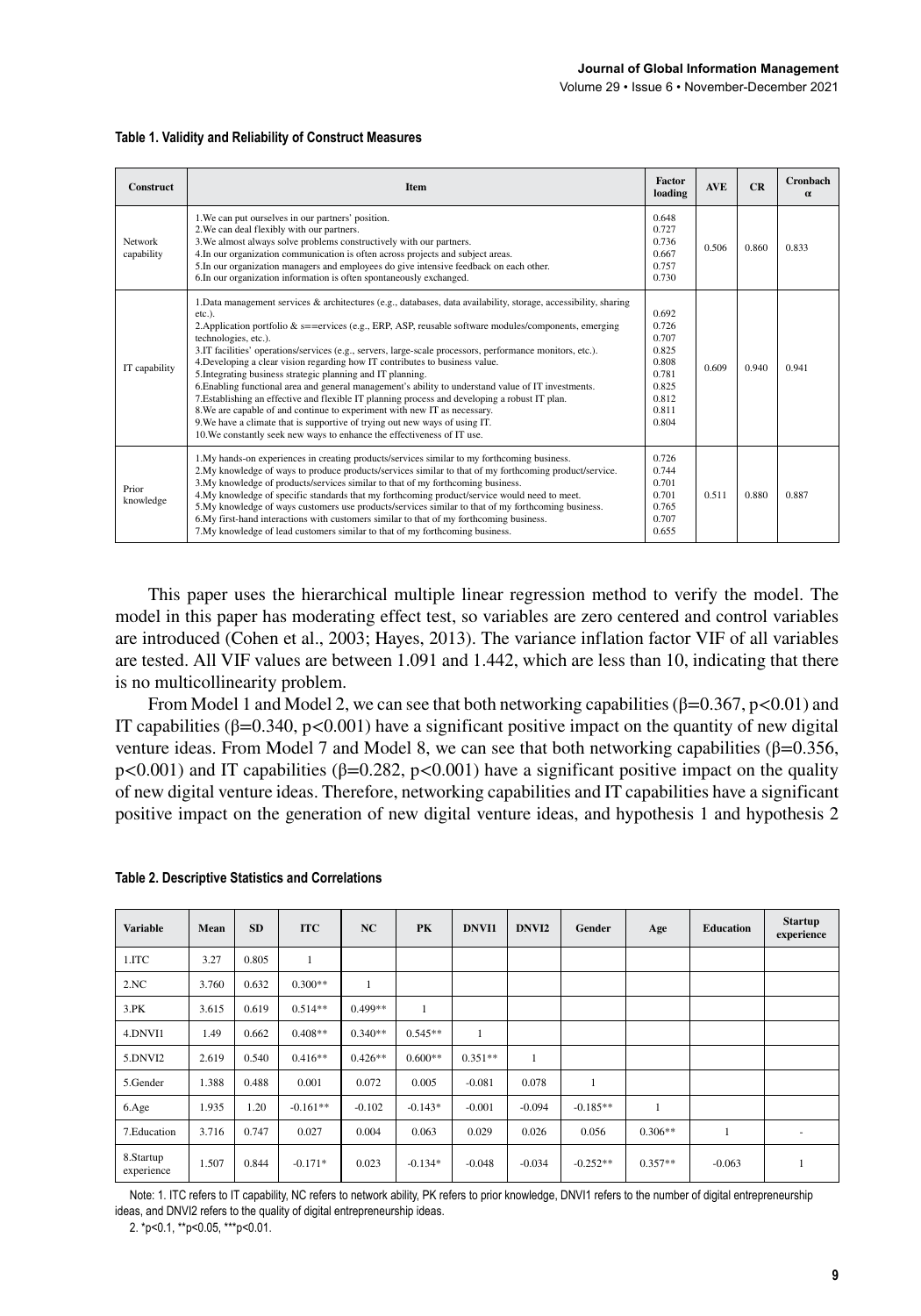proposed in this article have been verified. In the context of digitalization, networking capabilities enable entrepreneurs to establish external network connections in global value chains and create new digital venture ideas, and IT capabilities provide technical support for startups to acquire and utilize digital resources.

From the results of Model 5 and Model 11, we see that 1) the interactive effect of prior knowledge and networking ability ( $\beta$ =0.119, p<0.05) is significantly positively correlated with the quantity of new digital venture ideas;2) the interactive effect of prior knowledge and network ability ( $\beta$ =0.109, p<0.05) is significantly positively correlated with the quality of new digital venture ideas. Therefore, prior knowledge has a positive moderating effect on the relationship between networking capabilities and new digital venture ideas, and hypothesis 3 proposed in this paper has been verified. As an integration of experience, market and customer problems information, prior knowledge guides the process of interpreting and capturing external information. In the context of digitalization, rich prior knowledge helps entrepreneurs to identify important potential partners in the global entrepreneurship network.

In hypothesis 4, this paper assumes that prior knowledge has a positive moderating effect on the relationship between IT capabilities and new digital venture ideas. From Model 6 and Model 12, we can conclude that 1) the interactive effect of prior knowledge and IT ability ( $\beta$ =0.099, p<0.05) is significantly positively correlated with the quantity of new digital venture ideas; and 2) the interactive effect of prior knowledge and IT ability ( $\beta$ =0.077, p<0.05) is significantly positively correlated with the quality of new digital venture ideas. Therefore, hypothesis 4 of this article has been verified.

|                          | New digital venture idea generation |                    |            |                     |            |            |                                  |            |            |            |            |            |  |
|--------------------------|-------------------------------------|--------------------|------------|---------------------|------------|------------|----------------------------------|------------|------------|------------|------------|------------|--|
| <b>Variable</b>          | New digital venture idea quantity   |                    |            |                     |            |            | New digital venture idea quality |            |            |            |            |            |  |
|                          | Model1                              | Model <sub>2</sub> | Model3     | Model4              | Model5     | Model6     | Model7                           | Model8     | Model9     | Model10    | Model11    | Model12    |  |
| Independent<br>variables |                                     |                    |            |                     |            |            |                                  |            |            |            |            |            |  |
| NC                       | $0.367***$                          |                    | 0.107      | $0.124*$            |            |            | $0.356***$                       |            | $0.134**$  |            | $0.150**$  |            |  |
| <b>ITC</b>               |                                     | $0.340***$         |            |                     | $0.151**$  | $0.136**$  |                                  | $0.282***$ |            | $0.106**$  |            | $0.095*$   |  |
| <b>Mediator</b>          |                                     |                    |            |                     |            |            |                                  |            |            |            |            |            |  |
| PK                       |                                     |                    | $0.540***$ | $0.549***$          | $0.499***$ | $0.526***$ |                                  |            | $0.461***$ | $0.462***$ | $0.469***$ | $0.389***$ |  |
| $NC*PK$                  |                                     |                    |            | $0.119*$            |            |            |                                  |            |            |            | $0.109*$   |            |  |
| ITC*PK                   |                                     |                    |            |                     |            | $0.099*$   |                                  |            |            |            |            | $0.077*$   |  |
| <b>Controls</b>          |                                     |                    |            |                     |            |            |                                  |            |            |            |            |            |  |
| Gender                   | $-0.164*$                           | $-0.101$           | $-0.110$   | $-0.111$            | $-0.089$   | $-0.083$   | 0.041                            | 0.097      | 0.087      | $0.108*$   | 0.086      | $0.112*$   |  |
| Age                      | 0.020                               | 0.032              | 0.048      | 0.047               | 0.053      | 0.050      | $-0.027$                         | $-0.021$   | $-0.004$   | $-0.002$   | $-0.005$   | $-0.003$   |  |
| Education                | 0.016                               | 0.003              | $-0.024$   | $-0.024$            | $-0.028$   | $-0.022$   | 0.030                            | 0.021      | $-0.041$   | $-0.008$   | $-0.004$   | $-0.003$   |  |
| Startup<br>experience    | $-0.065$                            | $-0.013$           | $-0.024$   | $-0.029$            | $-0.005$   | 0.001      | 0.006                            | 0.050      | 0.134      | 0.058      | 0.036      | $0.062*$   |  |
| Sample size              | 278                                 | 278                | 278        | 278                 | 278        | 278        | 278                              | 278        | 278        | 278        | 278        | 278        |  |
| R <sup>2</sup>           | 0.133                               | 0.176              | 0.317      | 0.327               | 0.334      | 0.343      | 0.187                            | 0.184      | 0.389      | 0.388      | 0.402      | 0.397      |  |
| Adjust $R^2$             | 0.117                               | 0.160              | 0.302      | 0.310               | 0.319      | 0.326      | 0.172                            | 0.169      | 0.375      | 0.375      | 0.386      | 0.382      |  |
| F value                  | 8.368                               | 11.590             | 20.967     | 18.770<br>$p=0.000$ | 22.608     | 20.178     | 12.527                           | 12.304     | 28.704     | 28.689     | 25.890     | 25.422     |  |

#### **Table 3. Results of Regression Analysis**

Note:1. Coefficients are unstandardized.

2. Gender was coded 0=male, 1=female.

3. \*p<0.05, \*\*p<0.01, \*\*\*<0.001.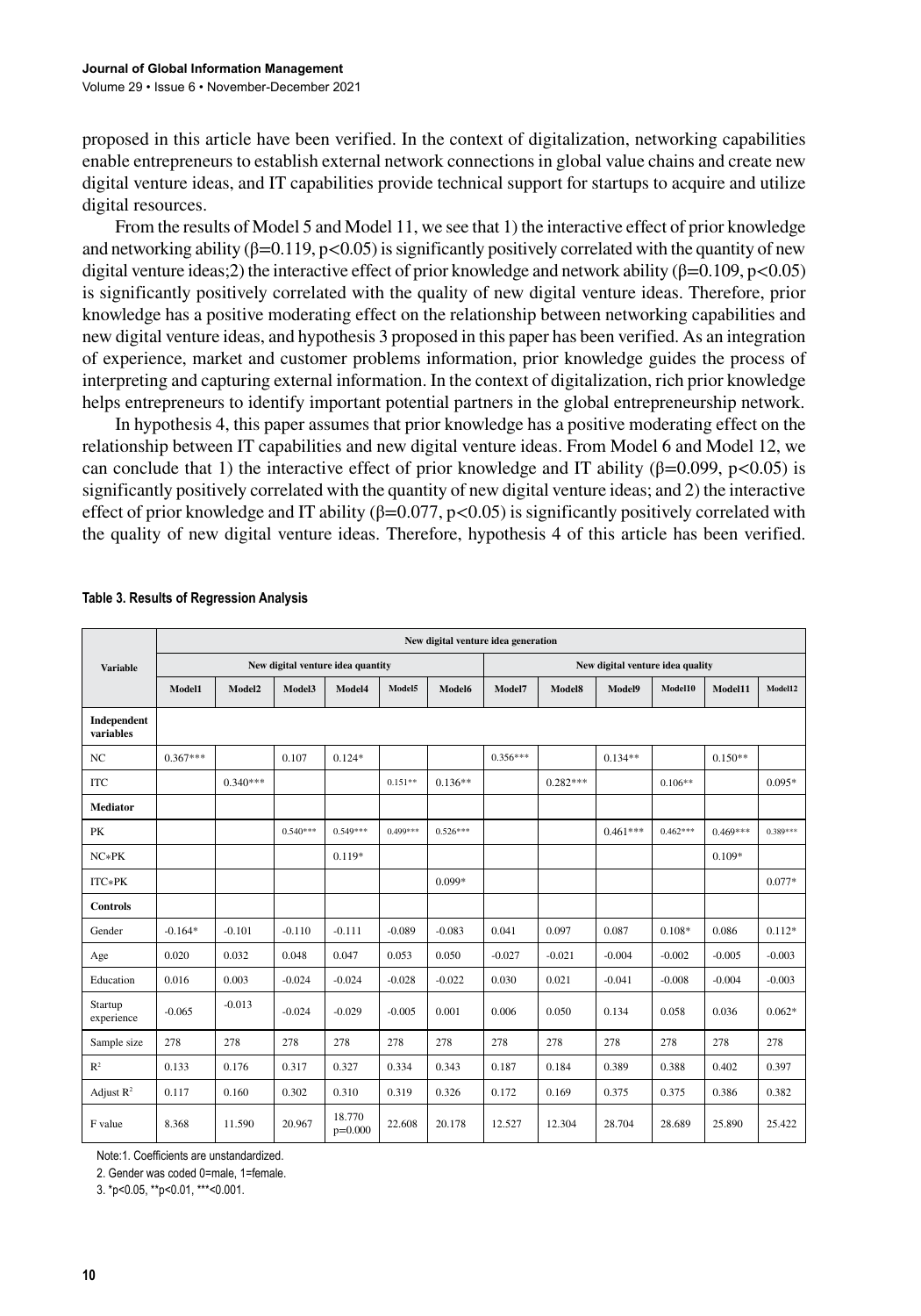Prior knowledge of market information and customer problems can help to match IT technology and market demand, which is important for the formation of new venture ideas and the marketization of these ideas.

# **CONCLUSION**

Digital technologies have been widely used in all aspects of the entrepreneurship. The impact of digital technologies on the development and use of new venture ideas cannot be ignored (Nambisan, 2017; Von Briel et al., 2018), giving rise to an emerging concept of digital venture ideas. Existing research on new digital venture ideas have explored the impact of digital technology as an external mechanism on the formation of new venture ideas (Chalmers et al., 2019; von Briel et al., 2018). Compared with the traditional entrepreneurship, digital technology has blurred the boundaries of the participants and the process of generating venture ideas. However, there are few papers that explore how entrepreneurial organizations respond to major changes brought by digital technologies (von Briel et al., 2018). Therefore, how startups should deal with high-uncertainty challenges and capture business opportunities to form new digital venture ideas needs further exploration.

Based on the theoretical review of the existing literature, with focus on the micro level entrepreneurial actions, this paper explores: 1) the impact of networking capabilities and IT capabilities on the generation of new digital venture ideas in the digital environment; and 2) the role of prior knowledge. The research finds that: first, in the context of digitalization, stronger networking capabilities and IT capabilities are more beneficial for startups to form new digital venture ideas. Networking capabilities can help startups build new global social relationships without limitations of time and place, which is essential for capturing resources and opportunities. IT capabilities can help startups make use of the digital information and other resources of the open source community in the process of building new digital venture ideas; second, prior knowledge has a positive moderating effect on the relationship between networking capabilities and new digital venture ideas. In the digital environment, prior knowledge, as an integration of experience, entrepreneurial information, and professional perspectives, helps entrepreneurs to identify valuable information from the massive digital information.

This paper makes several contributions to the literature. First, existing research only define the concept and features of digital new venture idea, this paper uses a combination of theoretical and empirical analysis to explore how startups can build new digital venture ideas in the context of digitalization, it responds some scholars' call for empirical research for digital new venture idea (von Briel et al., 2018). Second, based on the new digital entrepreneurial context, this paper explores the impact of networking capabilities, IT capabilities, and prior knowledge on the generation of new digital venture ideas, which contributes to researches on capabilities and entrepreneurial cognition. Third, the existing research on digital entrepreneurship is still in the initial stage of theoretical research, multiple researches for exploratory entrepreneurial action in digital context are urgently needed. The exploration of the factors that influence the formation of new digital venture ideas in this paper has further enriched the research on digital entrepreneurship, which is also of great significance to the entire entrepreneurial research.

# **RESEARCH LIMITATIONS AND FUTURE WORK**

Although this paper makes several contributions to the current literature, there are some research limitations as well. First, the samples in this article are mainly from China. We can extend the established theoretical framework for more regions in the future. Second, research is limited to only using cross-sectional data to verify the theoretical model of this paper. In the future, we can use dynamic research methods to verify the influence of networking capabilities, IT capabilities, and prior knowledge on new digital venture ideas, because the networking capabilities, IT capabilities, and prior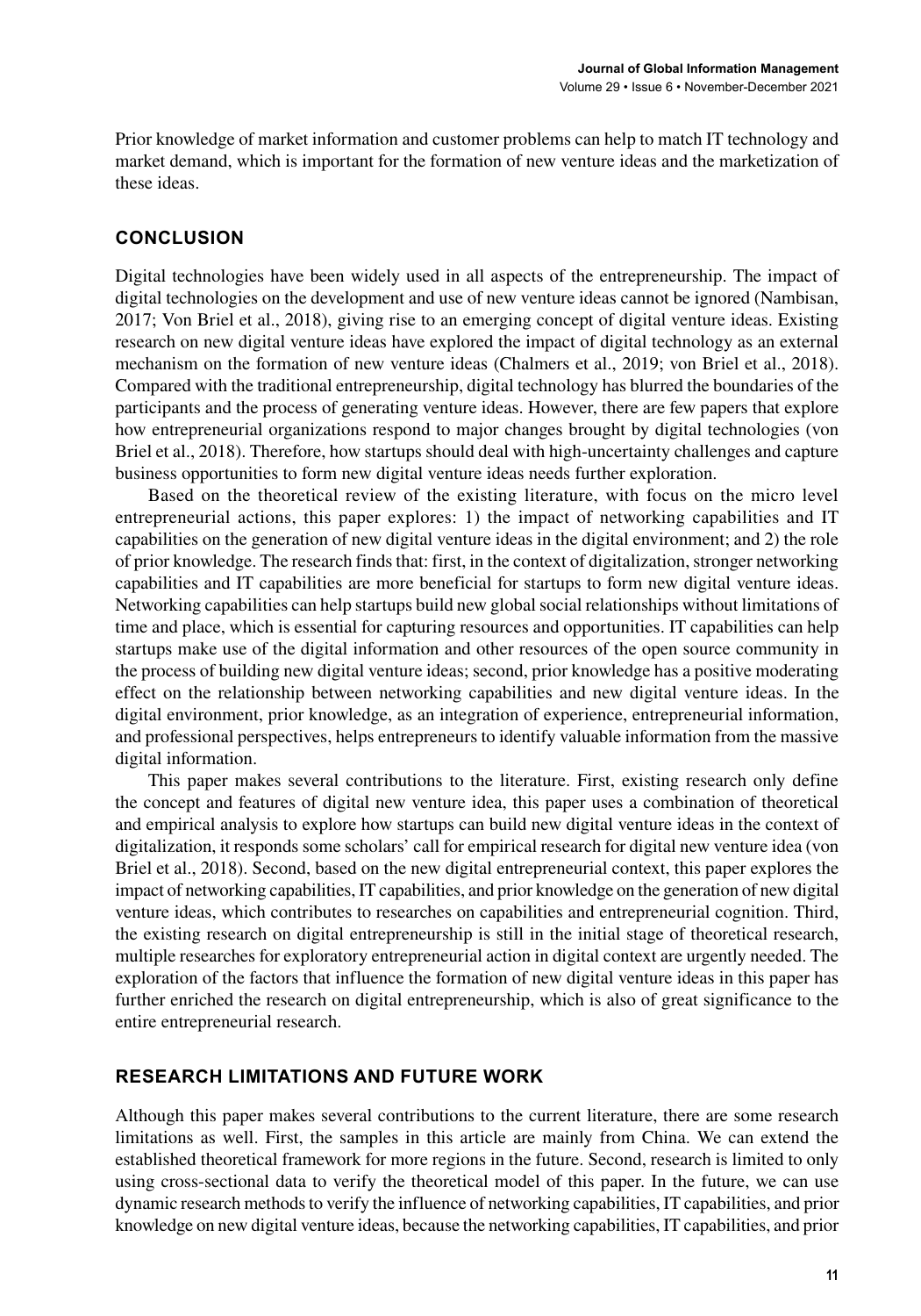knowledge can be obtained during long-term accumulation process. Last, this paper explores only the impact of networking capabilities, IT capabilities and prior knowledge on new digital venture ideas. Some research has proposed that entrepreneurial cognition (Frederiks et al., 2019), entrepreneurial imagination (Kier & Mcmullen, 2018), and entrepreneur traits (Dimov, 2007) have an important influence on the formation of new venture ideas. Therefore, in the context of digitalization, we can further explore whether these factors still affect the formation of new digital venture ideas in the future.

# **ACKNOWLEDGMENT**

This research was supported by the National Science Foundation of China (71972083, 71620107001) and Dalian University of Technology Fundamental Research Fund (DUT19RW107).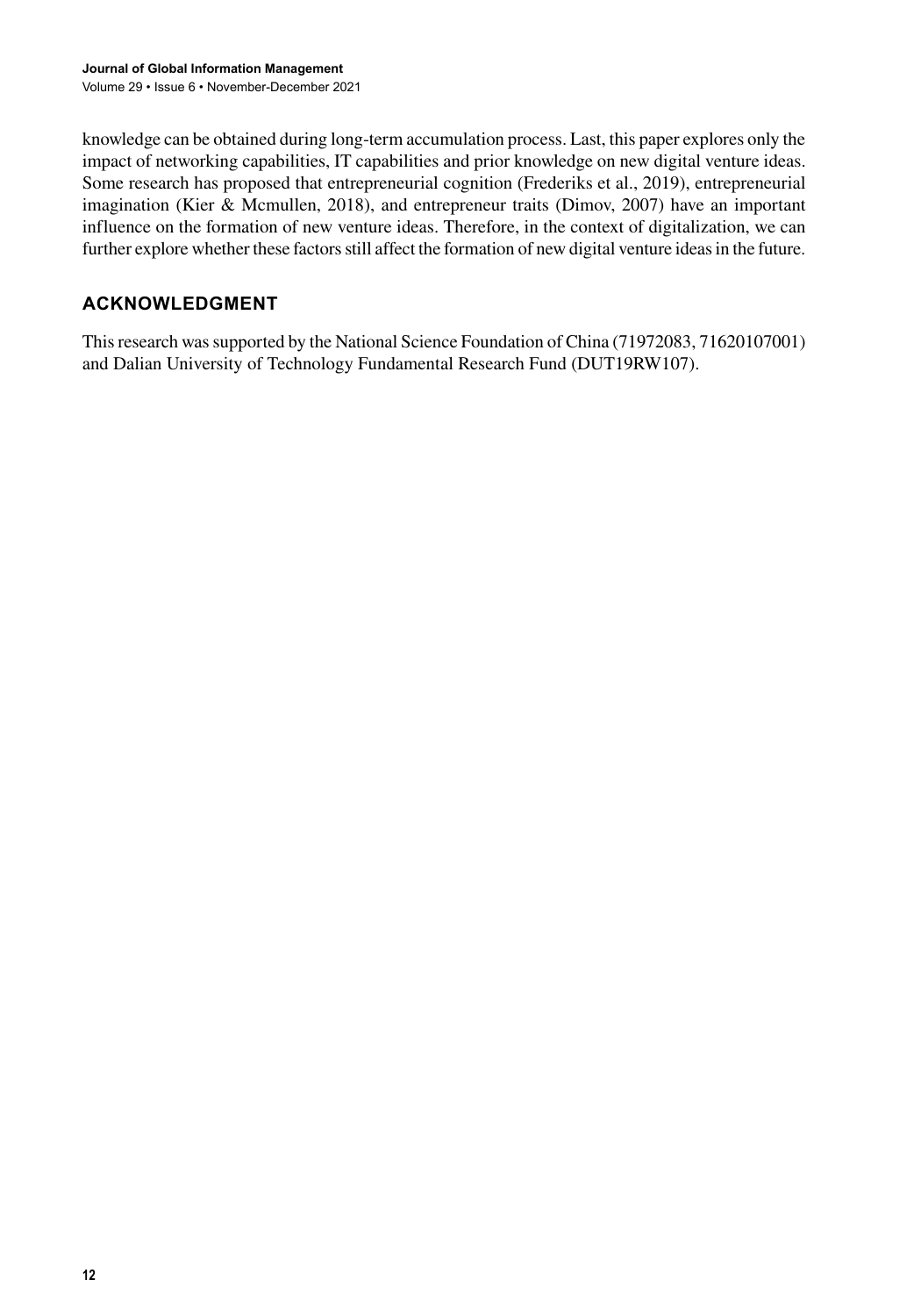# **REFERENCES**

Aaker, D. A., Kumar, V., & Day, G. S. (Eds.). (2008). *Marketing research*. John Wiley & Sons.

Aceto, G., Persico, V., & Pescapé, A. (2020). Industry 4.0 and health: Internet of things, big data, and cloud computing for healthcare 4.0. *Journal of Industrial Information Integration*, *18*, 100129. doi[:10.1016/j.](http://dx.doi.org/10.1016/j.jii.2020.100129) [jii.2020.100129](http://dx.doi.org/10.1016/j.jii.2020.100129)

Adler, P. S., & Kwon, S. W. (2002). Social capital: Prospects for a new concept. *Academy of Management Review*, *27*(1), 17–40. doi:[10.5465/amr.2002.5922314](http://dx.doi.org/10.5465/amr.2002.5922314)

Alvarez, S., & Barney, J. (2001). How entrepreneurial firms can benefit from alliances with large partners? *The Academy of Management Executive*, *15*(1), 139–148. doi:[10.5465/ame.2001.4251563](http://dx.doi.org/10.5465/ame.2001.4251563)

Amabile, T. (1998). How to kill creativity. *Harvard Business Review*, *76*(5), 76–87. PMID:[10185433](http://www.ncbi.nlm.nih.gov/pubmed/10185433)

Bergmann, H. (2017). The formation of opportunity beliefs among university entrepreneurs: An empirical study of research-and non-research-driven venture ideas. *The Journal of Technology Transfer*, *42*(1), 116–140. doi[:10.1007/s10961-015-9458-z](http://dx.doi.org/10.1007/s10961-015-9458-z)

Bernerth, J. B., & Aguinis, H. (2016). A critical review and best-practice recommendations for control variable usage. *Personnel Psychology*, *69*(1), 229–283. doi:[10.1111/peps.12103](http://dx.doi.org/10.1111/peps.12103)

Bharadwaj, J. A. S. A. (2000). Resource-based perspective on information technology capability and firm performance: An empirical investigation. *Management Information Systems Quarterly*, *24*(1), 169–196. doi[:10.2307/3250983](http://dx.doi.org/10.2307/3250983)

Blohm, I., Leimeister, J. M., & Krcmar, H. (2013). Crowdsourcing: How to benefit from (too) many great ideas. *MIS Quarterly Executive*, *12*(4), 199–211.

Burt, R. S. (1997). The contingent value of social capital. *Administrative Science Quarterly*, *42*(2), 339–365. doi[:10.2307/2393923](http://dx.doi.org/10.2307/2393923)

Chalmers, D., Matthews, R., & Hyslop, A. (2019). Blockchain as an external enabler of new venture ideas: Digital entrepreneurs and the disintermediation of the global music industry. *Journal of Business Research*. Advance online publication. doi:[10.1016/j.jbusres.2019.09.002](http://dx.doi.org/10.1016/j.jbusres.2019.09.002)

Cohen, J., Cohen, P., West, S. G., & Aiken, L. S. (2003). *Applied multiple regression/correlation analysis for the behavioral sciences*. Lawrence Erlbaum.

Corbett, A. C. (2007). Learning asymmetries and the discovery of entrepreneurial opportunities. *Journal of Business Venturing*, *22*(1), 97–118. doi[:10.1016/j.jbusvent.2005.10.001](http://dx.doi.org/10.1016/j.jbusvent.2005.10.001)

Covin, J. G., Slevin, D. P., & Heeley, M. B. (2000). Pioneers and followers: Competitive tactics, environment, and firm growth. *Journal of Business Venturing*, *15*(2), 175–210. doi:[10.1016/S0883-9026\(98\)00015-9](http://dx.doi.org/10.1016/S0883-9026(98)00015-9)

Cressy, R., & Storey, D. (1995). *New firms and their bank*. National Westminster Bank PLC.

Davenport, T. H., & Prusak, L. (Eds.). (1998). *Working knowledge: How organizations manage what they know*. Harvard Business Press.

Davidsson, P. (2015). Entrepreneurial opportunities and the entrepreneurship nexus: A reconceptualization. *Journal of Business Venturing*, *30*(5), 674–695. doi[:10.1016/j.jbusvent.2015.01.002](http://dx.doi.org/10.1016/j.jbusvent.2015.01.002)

Davidsson, P., & Honig, B. (2003). The role of social and human capital among nascent entrepreneurs. *Journal of Business Venturing*, *18*(3), 301–331. doi[:10.1016/S0883-9026\(02\)00097-6](http://dx.doi.org/10.1016/S0883-9026(02)00097-6)

Dimov, D. (2007). Beyond the single-person, single-insight attribution in understanding entrepreneurial opportunities. *Entrepreneurship Theory and Practice*, *31*(5), 713–731. doi:[10.1111/j.1540-6520.2007.00196.x](http://dx.doi.org/10.1111/j.1540-6520.2007.00196.x)

Drucker, P. (Ed.). (2014). *Innovation and entrepreneurship*. Routledge. doi[:10.4324/9781315747453](http://dx.doi.org/10.4324/9781315747453)

Eisenhardt, K. M., & Martin, J. A. (2000). Dynamic capabilities: What are they? *Strategic Management Journal*, *21*(10-11), 1105–1121. doi[:10.1002/1097-0266\(200010/11\)21:10/11<1105::AID-SMJ133>3.0.CO;2-E](http://dx.doi.org/10.1002/1097-0266(200010/11)21:10/11<1105::AID-SMJ133>3.0.CO;2-E)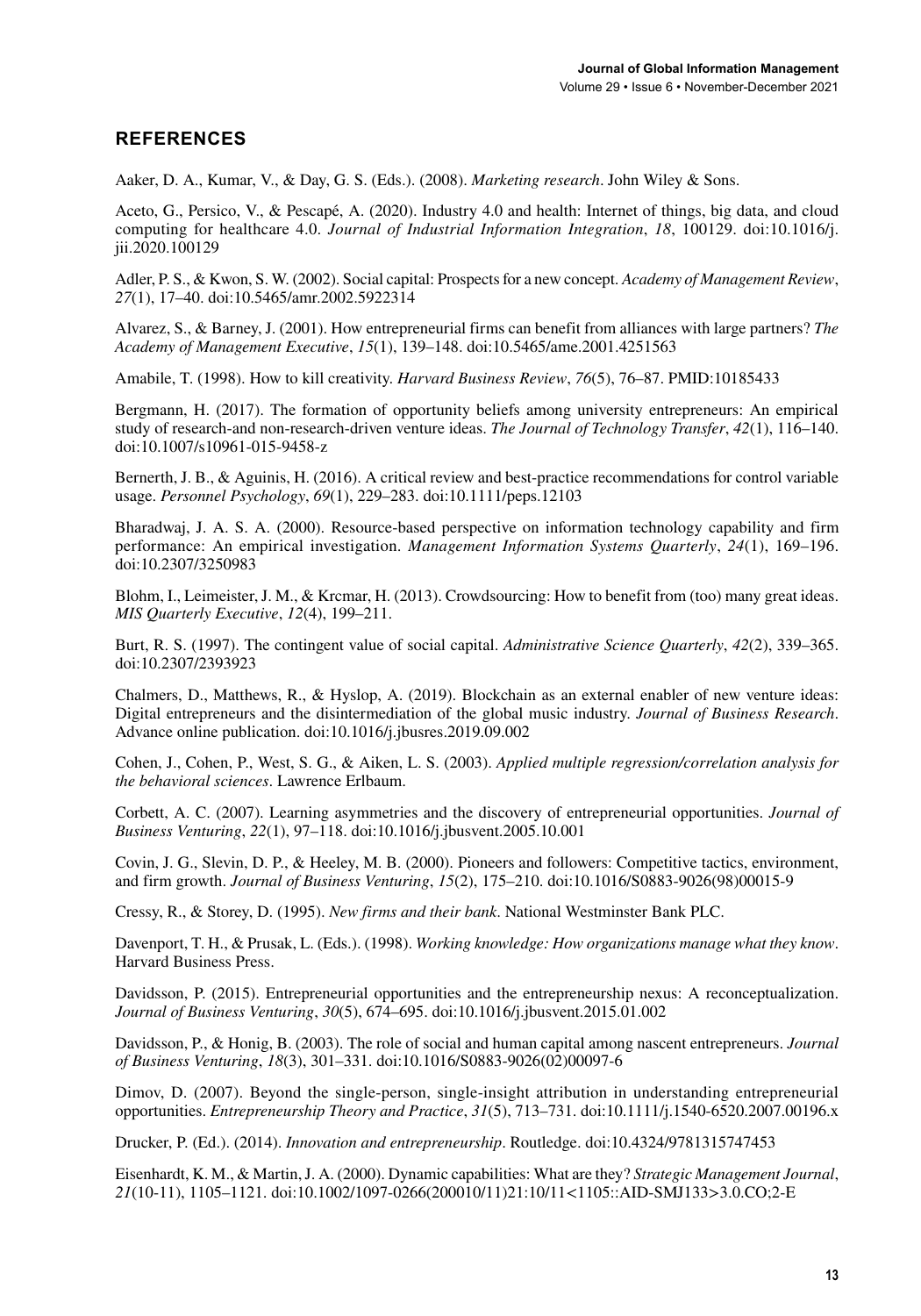Ekbia, H. R. (2009). Digital artifacts as quasi‐objects: Qualification, mediation, and materiality. *Journal of the American Society for Information Science and Technology*, *60*(12), 2554–2566. doi:[10.1002/asi.21189](http://dx.doi.org/10.1002/asi.21189)

Fatma, N., Haleem, A., Javaid, M., & Khan, S. (2020). Comparison of fused deposition modeling and color jet 3D printing technologies for the printing of mathematical geometries. *Journal of Industrial Integration and Management*, 1-13.

Fiet, J. O. (2007). A prescriptive analysis of search and discovery. *Journal of Management Studies*, *44*(4), 592–611. doi[:10.1111/j.1467-6486.2006.00671.x](http://dx.doi.org/10.1111/j.1467-6486.2006.00671.x)

Fiske, S. T., & Taylor, S. E. (Eds.). (1991). *Social cognition*. McGraw-Hill.

Fleiss, J. L., & Cohen, J. (2016). The equivalence of weighted Kappa and the intraclass correlation coefficient as measures of reliability. *Educational and Psychological Measurement*, *33*(3), 613–619. doi[:10.1177/001316447303300309](http://dx.doi.org/10.1177/001316447303300309)

Frederiks, A. J., Englis, B. G., Ehrenhard, M. L., & Groen, A. J. (2019). Entrepreneurial cognition and the quality of new venture ideas: An experimental approach to comparing future-oriented cognitive processes. *Journal of Business Venturing*, *34*(2), 327–347. doi:[10.1016/j.jbusvent.2018.05.007](http://dx.doi.org/10.1016/j.jbusvent.2018.05.007)

Gaglio, C. M., & Winter, S. (2009). *Entrepreneurial alertness and opportunity identification: Where are we now? Understanding the entrepreneurial mind*. Springer.

Gandhi, V., & Singh, J. (2020). An automated review of body sensor networks research patterns and trends. *Journal of Industrial Information Integration*, *18*, 100132. doi[:10.1016/j.jii.2020.100132](http://dx.doi.org/10.1016/j.jii.2020.100132)

Gielnik, M. M., Frese, M., Graf, J. M., & Kampschulte, A. (2012). Creativity in the opportunity identification process and the moderating effect of diversity of information. *Journal of Business Venturing*, *27*(5), 559–576. doi[:10.1016/j.jbusvent.2011.10.003](http://dx.doi.org/10.1016/j.jbusvent.2011.10.003)

Gish, J. J., Wagner, D. T., Grégoire, D. A., & Barnes, C. M. (2019). Sleep and entrepreneurs' abilities to imagine and form initial beliefs about new venture ideas. *Journal of Business Venturing*, *34*(6), 105943. doi[:10.1016/j.](http://dx.doi.org/10.1016/j.jbusvent.2019.06.004) [jbusvent.2019.06.004](http://dx.doi.org/10.1016/j.jbusvent.2019.06.004)

Greenstein, S., Lerner, J., & Stern, S. (2013). Digitization, innovation, and copyright: What is the agenda? *Strategic Organization*, *11*(1), 110–121. doi[:10.1177/1476127012460940](http://dx.doi.org/10.1177/1476127012460940)

Grégoire, D. A., Barr, P. S., & Shepherd, D. A. (2010). Cognitive processes of opportunity recognition: The role of structural alignment. *Organization Science*, *21*(2), 413–431. doi[:10.1287/orsc.1090.0462](http://dx.doi.org/10.1287/orsc.1090.0462)

Haenlein, M., Kaplan, A., Tan, C. W., & Zhang, P. (2019). Artificial intelligence (AI) and management analytics. *Journal of Management Analytics*, *6*(4), 341–343. doi[:10.1080/23270012.2019.1699876](http://dx.doi.org/10.1080/23270012.2019.1699876)

Hajizadeh, A., & Zali, M. (2016). Prior knowledge, cognitive characteristics and opportunity recognition. *International Journal of Entrepreneurial Behaviour & Research*, *22*(1), 63–83. doi:[10.1108/IJEBR-05-2015-0110](http://dx.doi.org/10.1108/IJEBR-05-2015-0110)

Haleem, A., & Javaid, M. (2019). Enablers, barriers, and critical success factors for effective adoption of colorjet 3D printing technology. *Journal of Industrial Integration and Management*, 1950009.

Hayes, A. F. (Ed.). (2013). *An introduction to mediation, moderation, and conditional process analysis: A regression-based approach*. Guilford Press.

Hills, G. E., Lumpkin, G. T., & Singh, R. P. (1997). Opportunity recognition: Perceptions and behaviors of entrepreneurs. *Frontiers of Entrepreneurship Research*, *17*, 168–182.

Hitt, M., & Ireland, D. (2000). The intersection of entrepreneurship and strategic management research. The Blackwell Handbook of Entrepreneurship, 45-63.

Kallinikos, J., Aaltonen, A., & Marton, A. (2013). The ambivalent ontology of digital artifacts. *Management Information Systems Quarterly*, *37*(2), 357–370. doi:[10.25300/MISQ/2013/37.2.02](http://dx.doi.org/10.25300/MISQ/2013/37.2.02)

Kier, A. S., & Mcmullen, J. S. (2018). Entrepreneurial imaginativeness in new venture ideation. *The Academy of Management Journal*, *61*(6).

Kornish, L. J., & Ulrich, K. T. (2011). Opportunity spaces in innovation: Empirical analysis of large samples of ideas. *Management Science*, *57*(1), 107–128. doi:[10.1287/mnsc.1100.1247](http://dx.doi.org/10.1287/mnsc.1100.1247)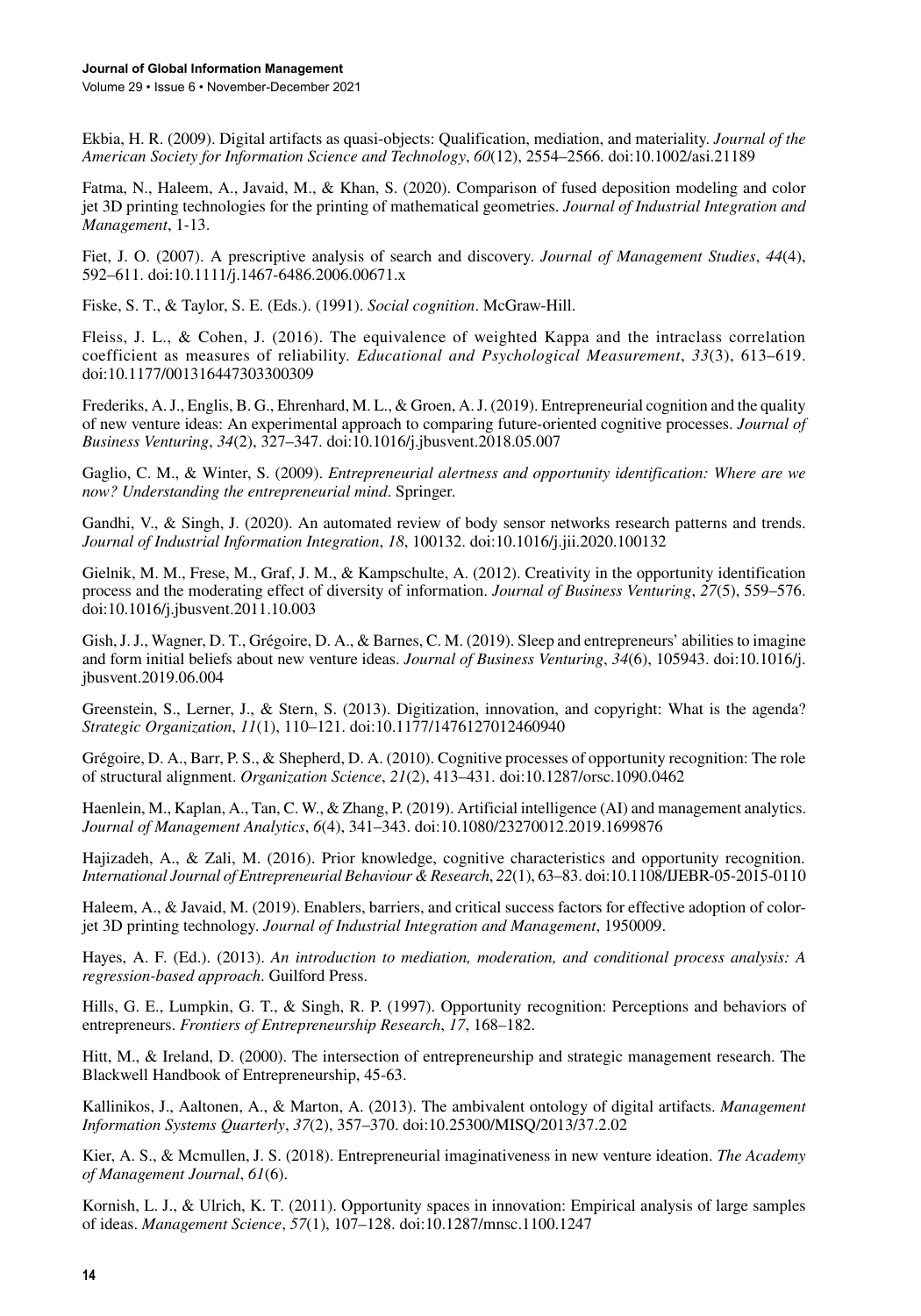Lambert, D. M., & Harrington, T. C. (1990). Measuring nonresponse bias in customer service mail surveys. *Journal of Business Logistics*, *11*(2), 44–59.

Law, K. S., & Chung, F. L. (2020). Knowledge-driven decision analytics for commercial banking. *Journal of Management Analytics*, *7*(2), 209–230. doi[:10.1080/23270012.2020.1734879](http://dx.doi.org/10.1080/23270012.2020.1734879)

Lomberg, C., Kollmann, T., & Stöckmann, C. (2017). Different styles for different needs–The effect of cognitive styles on idea generation. *Creativity and Innovation Management*, *26*(1), 49–59. doi[:10.1111/caim.12188](http://dx.doi.org/10.1111/caim.12188)

Lu, Y., & Ramamurthy, K. R. (2011). Understanding the link between information technology capability and organizational agility: An empirical examination. *Management Information Systems Quarterly*, *35*(4), 931–954. doi[:10.2307/41409967](http://dx.doi.org/10.2307/41409967)

Marvel, M. R., & Lumpkin, G. T. (2007). Technology entrepreneurs' human capital and its effects on innovation radicalness. *Entrepreneurship Theory and Practice*, *31*(6), 807–828. doi[:10.1111/j.1540-6520.2007.00209.x](http://dx.doi.org/10.1111/j.1540-6520.2007.00209.x)

McGrath, H., & O'Toole, T. (2013). Enablers and inhibitors of the development of network capability in entrepreneurial firms: A study of the Irish micro-brewing network. *Industrial Marketing Management*, *42*(7), 1141–1153. doi[:10.1016/j.indmarman.2013.07.008](http://dx.doi.org/10.1016/j.indmarman.2013.07.008)

Mithas, S., Ramasubbu, N., Krishnan, M. S., & Sambamurthy, V. (2005). Information technology infrastructure capability and firm performance: An empirical analysis. Academic Press.

Mohanty, M., & Shankar, R. (2019). A hierarchical analytical model for performance management of integrated logistics. *Journal of Management Analytics*, *6*(2), 173–208. doi[:10.1080/23270012.2019.1608326](http://dx.doi.org/10.1080/23270012.2019.1608326)

Mueller, B. A., & Shepherd, D. A. (2014). Making the most of failure experiences: Exploring the relationship between business failure and the identification of business opportunities. *Entrepreneurship Theory and Practice*, 1–31.

Mumford, M. D., Mobley, M. I., Uhlman, C. E., Reiter-Palmon, R., & Doares, L. M. (1991). Process analytic models of creative capacities. *Creativity Research Journal*, *4*(2), 91–122. doi[:10.1080/10400419109534380](http://dx.doi.org/10.1080/10400419109534380)

Nambisan, S. (2017). Digital entrepreneurship: Toward a digital technology perspective of entrepreneurship. *Entrepreneurship Theory and Practice*, *41*(6), 1029–1055. doi:[10.1111/etap.12254](http://dx.doi.org/10.1111/etap.12254)

Per, D., Jan, R., & Frederik, V. B. (2018). External enablement of new venture creation: A framework. *Academy of Management Perspectives*.

Podsakoff, P. M., & Organ, D. W. (1986). Self-reports in organizational research: Problems and prospects. *Journal of Management*, *12*(4), 531–544. doi:[10.1177/014920638601200408](http://dx.doi.org/10.1177/014920638601200408)

Poetz, M. K., & Schreier, M. (2012). The value of crowdsourcing: Can users really compete with professionals in generating new product ideas? *Journal of Product Innovation Management*, *29*(2), 245–256. doi[:10.1111/j.1540-](http://dx.doi.org/10.1111/j.1540-5885.2011.00893.x) [5885.2011.00893.x](http://dx.doi.org/10.1111/j.1540-5885.2011.00893.x)

Rai, A., Patnayakuni, R., & Seth, N. (2006). Firm performance impacts of digitally enabled supply chain integration capabilities. *Management Information Systems Quarterly*, *30*(2), 225–246. doi[:10.2307/25148729](http://dx.doi.org/10.2307/25148729)

Ritter, T., & Gemünden, H. G. (2004). The impact of a company's business strategy on its technological competence, network competence and innovation success. *Journal of Business Research*, *57*(5), 548–556. doi:[10.1016/S0148-2963\(02\)00320-X](http://dx.doi.org/10.1016/S0148-2963(02)00320-X)

Ross, J. W., Beath, C. M., & Goodhue, D. L. (1996). Develop long-term competitiveness through IT assets. *Sloan Management Review*, *38*(1), 31.

Sandberg, W. R., & Hofer, C. W. (1987). Improving new venture performance: The role of strategy, industry structure, and the entrepreneur. *Journal of Business Venturing*, *2*(1), 5–28. doi[:10.1016/0883-9026\(87\)90016-4](http://dx.doi.org/10.1016/0883-9026(87)90016-4)

Schumpeter, J. A. (Ed.). (2017). *Theory of Economic Development*. Routledge. doi:[10.4324/9781315135564](http://dx.doi.org/10.4324/9781315135564)

Shane, S., & Venkataraman, S. (2000). The promise of entrepreneurship as a field of research. *Academy of Management Review*, *25*(1), 217–226. doi[:10.5465/amr.2000.2791611](http://dx.doi.org/10.5465/amr.2000.2791611)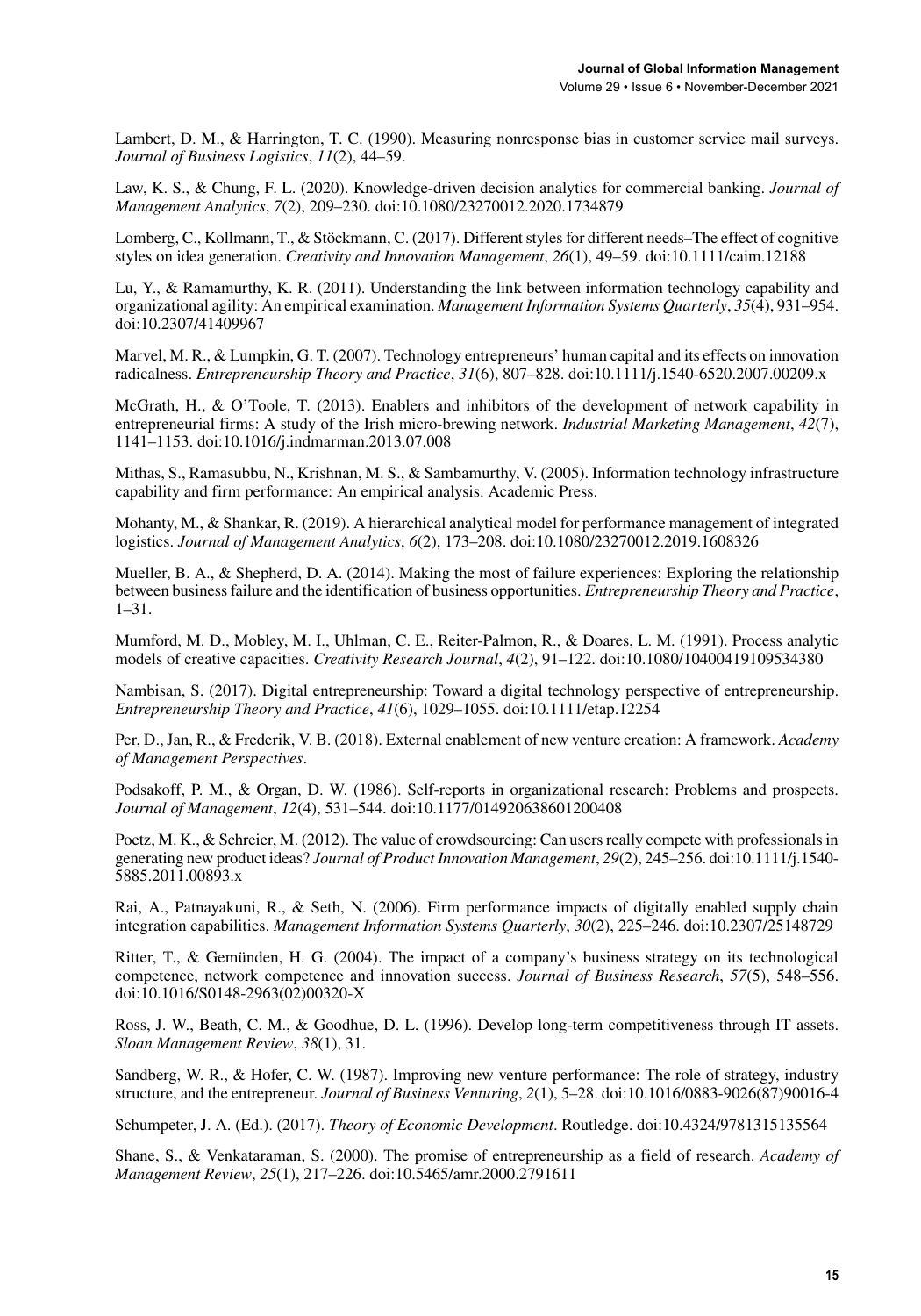Volume 29 • Issue 6 • November-December 2021

Shepherd, D. A. (2015). Party on! A call for entrepreneurship research that is more interactive, activity based, cognitively hot, compassionate, and prosocial. *Journal of Business Venturing*, *30*(4), 489–507. doi[:10.1016/j.](http://dx.doi.org/10.1016/j.jbusvent.2015.02.001) [jbusvent.2015.02.001](http://dx.doi.org/10.1016/j.jbusvent.2015.02.001)

Shepherd, D. A., & DeTienne, D. R. (2005). Prior knowledge, potential financial reward and opportunity identification. *Entrepreneurship Theory and Practice*, *1*(29), 91–112. doi:[10.1111/j.1540-6520.2005.00071.x](http://dx.doi.org/10.1111/j.1540-6520.2005.00071.x)

Shepherd, D. A., & Patzelt, H. (2018). *Prior knowledge and entrepreneurial cognition. entrepreneurial cognition*. Palgrave Macmillan. doi:[10.1007/978-3-319-71782-1](http://dx.doi.org/10.1007/978-3-319-71782-1)

Simsek, Z., Lubatkin, M. H., Veiga, J. F., & Dino, R. N. (2009). The role of an entrepreneurially alert information system in promoting corporate entrepreneurship. *Journal of Business Research*, *62*(8), 810–817. doi[:10.1016/j.](http://dx.doi.org/10.1016/j.jbusres.2008.03.002) [jbusres.2008.03.002](http://dx.doi.org/10.1016/j.jbusres.2008.03.002)

Stevenson, H. H., & Jarillo, J. C. (2009). A paradigm of entrepreneurship: Entrepreneurial management. *Social Science Electronic Publishing*, *11*(5), 17–27.

Stoel, M. D., & Muhanna, W. A. (2009). IT capabilities and firm performance: A contingency analysis of the role of industry and IT capability type. *Information & Management*, *46*(3), 181–189. doi:[10.1016/j.im.2008.10.002](http://dx.doi.org/10.1016/j.im.2008.10.002)

Stopford, J. M., & Baden-Fuller, C. W. F. (1994). Creating corporate entrepreneurship. *Strategic Management Journal*, *15*(7), 521–536. doi:[10.1002/smj.4250150703](http://dx.doi.org/10.1002/smj.4250150703)

Teece, D. J., Pisano, G., & Shuen, A. (1997). Dynamic capabilities and strategic management. *Strategic Management Journal*, *18*(7), 509–533. doi:[10.1002/\(SICI\)1097-0266\(199708\)18:7<509::AID-SMJ882>3.0.CO;2-Z](http://dx.doi.org/10.1002/(SICI)1097-0266(199708)18:7<509::AID-SMJ882>3.0.CO;2-Z)

Vogel, P. (2017). From venture idea to venture opportunity. *Entrepreneurship Theory and Practice*, *41*(6), 943–971. doi[:10.1111/etap.12234](http://dx.doi.org/10.1111/etap.12234)

von Briel, F., Davidsson, P., & Recker, J. (2018). Digital technologies as external enablers of new venture creation in the IT hardware sector. *Entrepreneurship Theory and Practice*, *42*(1), 47–69. doi[:10.1177/1042258717732779](http://dx.doi.org/10.1177/1042258717732779)

von Briel, F., Recker, J., & Davidsson, P. (2018). Not all digital venture ideas are created equal: Implications for venture creation processes. *The Journal of Strategic Information Systems*, *27*(4), 278–295. doi[:10.1016/j.](http://dx.doi.org/10.1016/j.jsis.2018.06.002) [jsis.2018.06.002](http://dx.doi.org/10.1016/j.jsis.2018.06.002)

Wade, M., & Hulland, J. (2004). Review: The resource-based view and information systems research: review, extension, and suggestions for future research. *Management Information Systems Quarterly*, *28*(1), 107–142. doi[:10.2307/25148626](http://dx.doi.org/10.2307/25148626)

Walter, A., Auer, M., & Ritter, T. (2006). The impact of network capabilities and entrepreneurial orientation on university spin-off performance. *Journal of Business Venturing*, *21*(4), 541–567. doi:[10.1016/j.](http://dx.doi.org/10.1016/j.jbusvent.2005.02.005) [jbusvent.2005.02.005](http://dx.doi.org/10.1016/j.jbusvent.2005.02.005)

Wang, C., Xu, L., & Peng, W. (2007). Conceptual design of remote monitoring and fault diagnosis systems. *Information Systems*, *32*(7), 996–1004. doi:[10.1016/j.is.2006.10.004](http://dx.doi.org/10.1016/j.is.2006.10.004)

Weill, P., Subramani, M., & Broadbent, M. (2002). Building IT infrastructure for strategic agility. *MIT Sloan Management Review*, *44*(1), 57.

Westhead, P. (1995). Survival and employment growth contrasts between types of owner-managed high technology firms. *Entrepreneurship Theory and Practice*, *20*(1), 5–27. doi:[10.1177/104225879502000101](http://dx.doi.org/10.1177/104225879502000101)

Wiklund, J., & Shepherd, D. A. (2008). Portfolio entrepreneurship: Habitual and novice founders, new entry and mode of organizing. *Entrepreneurship Theory and Practice*, *32*(4), 701–725. doi[:10.1111/j.1540-](http://dx.doi.org/10.1111/j.1540-6520.2008.00249.x) [6520.2008.00249.x](http://dx.doi.org/10.1111/j.1540-6520.2008.00249.x)

Yang, J. (2019). Cloud computing for storing and analyzing petabytes of genomic data. *Journal of Industrial Information Integration*, *15*, 50–57. doi[:10.1016/j.jii.2019.04.005](http://dx.doi.org/10.1016/j.jii.2019.04.005)

Yoo, Y., Henfridsson, O., & Lyytinen, K. (2010). The new organizing logic of digital innovation: An agenda for information systems research. *Information Systems Research*, *21*(4), 724–735. doi[:10.1287/isre.1100.0322](http://dx.doi.org/10.1287/isre.1100.0322)

Zaheer, A., Gözübüyük, R., & Milanov, H. (2010). It's the connections: The network perspective in interorganizational research. *The Academy of Management Perspectives*, *24*(1), 62–77.